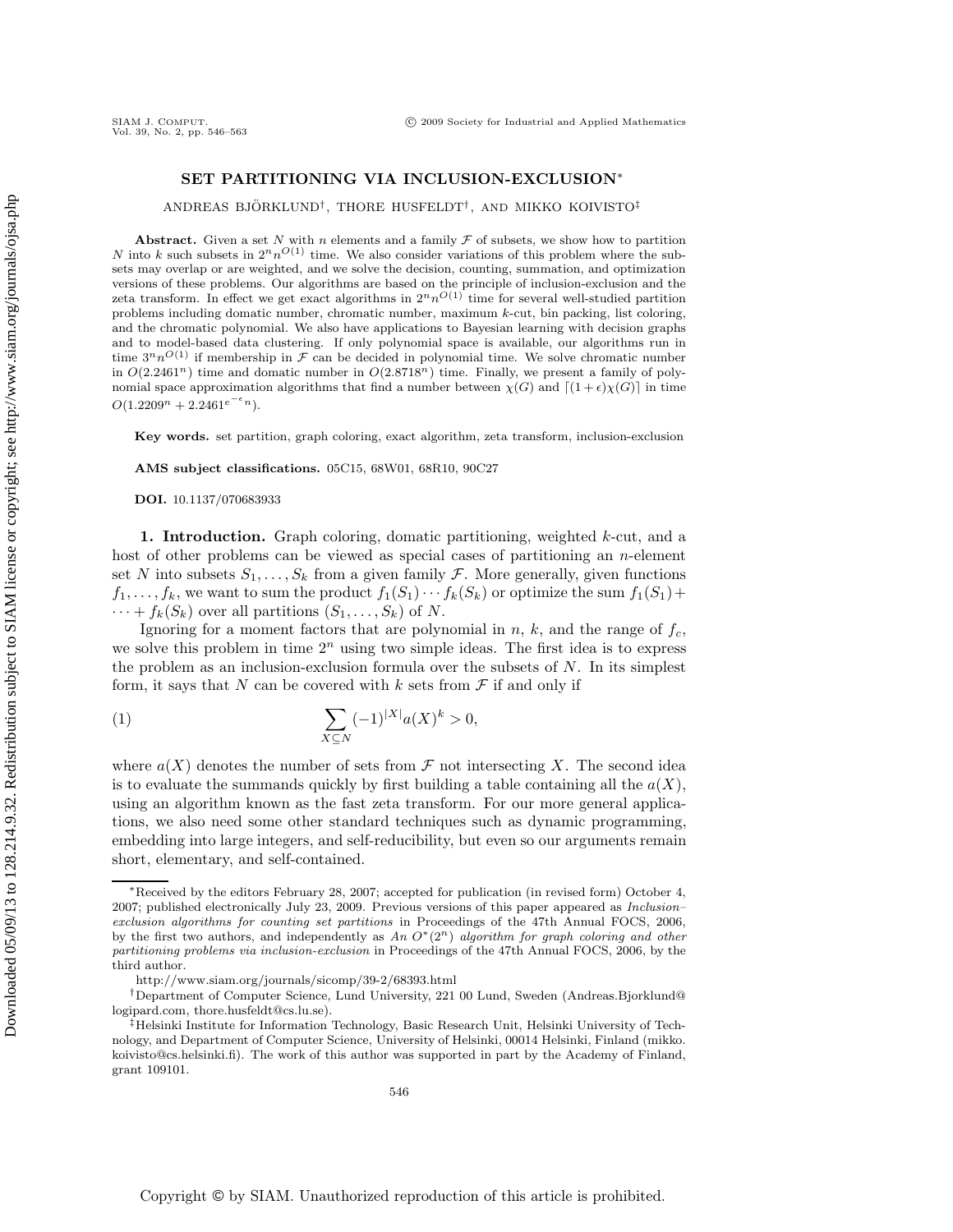Table 1

Some exact partition problems, where  $N$  are the vertices of a graph  $G$ .

| Name (see [23])                                                                  | Property of $S \in \mathcal{F}$ |
|----------------------------------------------------------------------------------|---------------------------------|
| DOMATIC NUMBER                                                                   | $S$ is a dominating set in $G$  |
| CHROMATIC NUMBER                                                                 | $S$ is a independent set in $G$ |
| PARTITION INTO HAMILTONIAN SUBGRAPHS $G[S]$ is Hamiltonian                       |                                 |
| PARTITION INTO FORESTS                                                           | $G[S]$ is a forest              |
| PARTITION INTO PERFECT MATCHINGS                                                 | $G[S]$ is a perfect matching    |
| BOUNDED COMPONENT SPANNING FOREST $G[S]$ connected, $\sum_{v \in S} w(v) \leq B$ |                                 |

**1.1. Applications.** Perhaps the simplest application of our result is Bin Pack-ING, where we are given a weight  $w(x)$  for each  $x \in N$ , and F consists of the subsets  $S \subseteq N$  satisfying  $\sum_{x \in S} w(x) \leq B$ .

But typically we consider more constrained partitions. Most notably our results apply to some well-known NP-hard problems on graphs or hypergraphs that ask for a vertex partition into subgraphs that satisfy a given property, such as independence or dominance. Table 1 shows some examples.

The most obvious application is of course MINIMUM SET COVER and its many variants. However, this may be a misleading example, because in those problems the set  $\mathcal F$  is given explicitly as part of the input and is often small compared to n; for example, the clauses of a monotone satisfiability problem or the edges of a sparse hypergraph. Our algorithms apply to these problems as well and become interesting when  $\mathcal F$  is large compared to n.

The most general formulation of our result replaces the family  $\mathcal F$  with functions  $f_1, \ldots, f_k$ , which allows us to consider "weighted" partitions with the objective function  $f_1(S_1) + \cdots + f_k(S_k)$ . The applications of this framework include MAXIMUM  $k$ -Cut and the graph coloring problems LIST COLORING and CHROMATIC SUM.

Typically, we actually solve the related counting version of the problem. For example, we count the number of k-colorings of a graph, which is known as the problem of computing the Chromatic Polynomial. In the weighted case, we compute the sum of the product  $f_1(S_1)\cdots f_k(S_k)$  over all partitions; we give applications to Bayesian data clustering and decision graph learning.

**1.2. Further results.** We note that (1) immediately yields an  $|\mathcal{F}|2^n n^{O(1)}$  time *polynomial space* algorithm. We take a closer look at polynomial space algorithms for chromatic and domatic number. Using the fastest currently known algorithm in the literature for counting independent sets [22] to compute  $a(X)$ , the total running time to evaluate the sum in (1) becomes  $O(2.2461<sup>n</sup>)$ . For domatic number, we need a more complicated argument that can be seen as an extension of our main result, together with a recent algorithm to count the number of minimal dominating sets [20] and arrive at total time  $O(2.8718^n)$ . Both of these algorithms are the fastest polynomial space algorithms known for these problems; in fact, they are faster than the best *exponential* space algorithms known prior to this paper.

Finally, we derive a family of exponential-time approximation algorithms based on first removing large independent sets and then applying our ideas on the remaining graph. For instance, we can approximate  $\chi(G)$  within a factor 2 in time  $O(1.3467^n)$ and polynomial space. The approximability of the chromatic number is very well studied; the best known polynomial time algorithm guarantees only an approximation ratio of  $O(n \log^{-3} n \log \log^2 n)$  [25], and  $\chi(G)$  is NP-hard to approximate within  $n^{1-o(1)}$  [50].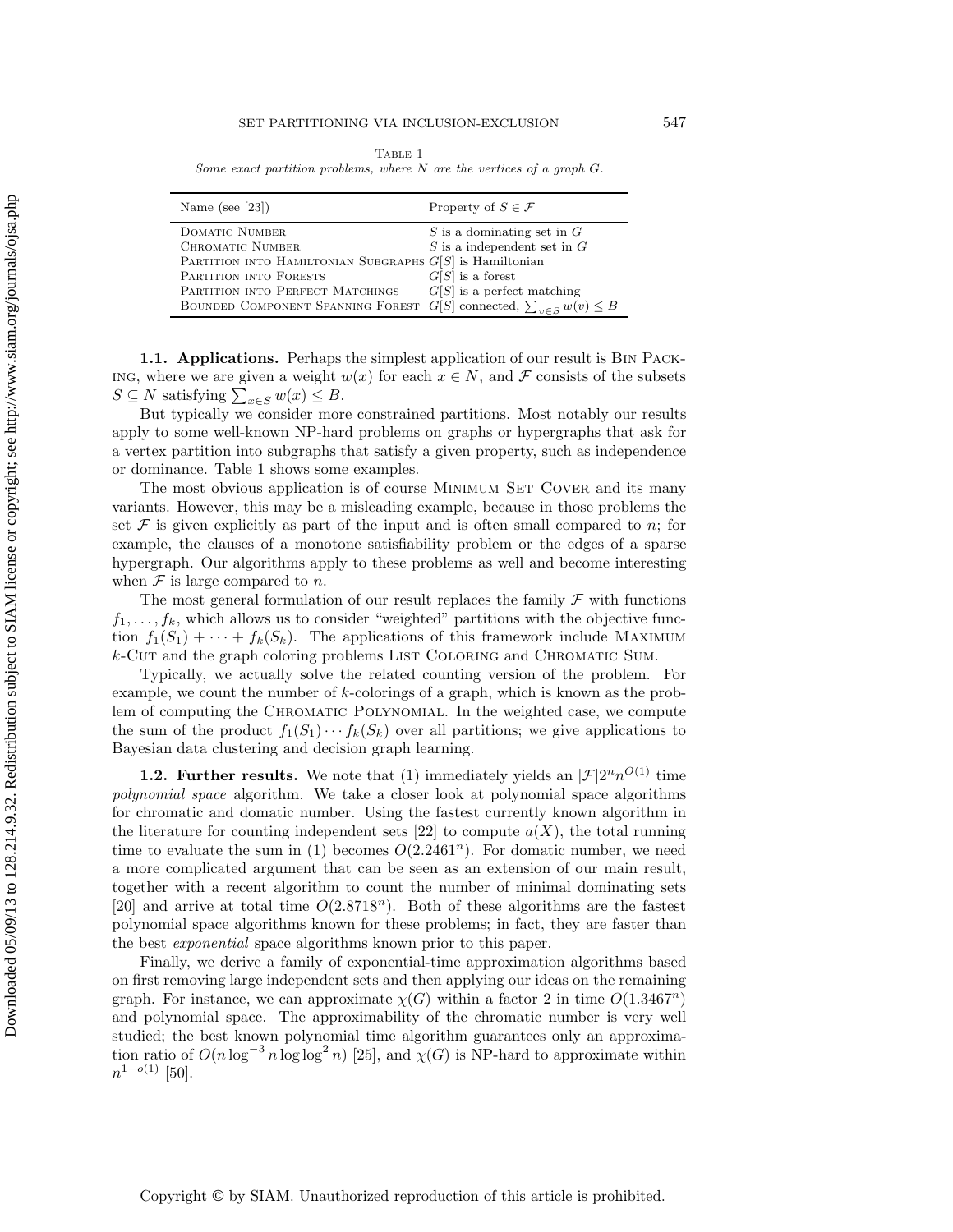| Time $O(c^n)$ | Problem                | Reference                  |
|---------------|------------------------|----------------------------|
| $c = 2.4423$  | Find $\chi$            | Lawler $ 35 $              |
| 2.4151        | Find $\chi$            | Eppstein [15]              |
| 2.4023        | Find $\chi$            | Byskov $[11]$              |
| 2.3236        | Find $\chi$            | Björklund and Husfeldt [9] |
| 2.2590        | Decide $\chi \leq 5$   | Beigel and Eppstein [7]    |
| 2.1592        | Decide $\chi \leq 5$   | Byskov $[11]$              |
| 2.1020        | Decide $\chi \leq 5$   | Byskov and Eppstein [12]   |
| 2.1809        | Decide $\chi \leq 6$   | Byskov and Eppstein [12]   |
| 2.9416        | Decide $\delta \geq 3$ | Riege and Rothe [39]       |
| 2.8718        | Find $\delta$          | Fomin et al. [20]          |
| 2.6949        | Decide $\delta \geq 3$ | Riege et al. [40]          |

Table 2 Previous algorithms for chromatic number  $\chi$  and domatic number  $\delta$ .

Our inclusion-exclusion formulas themselves provide characterizations of wellstudied graph numbers. Most notably, for the chromatic polynomial we arrive at

(2) 
$$
P(G;k) = \sum_{r=1}^{k} {k \choose r} \left( \sum_{X \subseteq V} (-1)^{|X|} a_r(X) \right),
$$

where  $a_r(X)$  denotes the number of ways to choose r independent sets  $S_1,\ldots,S_r \subseteq$  $V \setminus X$  such that  $|S_1| + \cdots + |S_r| = n$ . To the best knowledge of the authors, these characterizations are new and might be of independent combinatorial interest; in any case, their proofs are elementary.

**1.3. Previous work and discussion.** Previous research on graph partitioning is well characterized by the effort put into the graph coloring problem. This is the set partition problem where N are the vertices of a graph and  $\mathcal F$  are its independent sets.

A way to solve this problem that goes back at least to Lawler [35] is to use dynamic programming over the subsets of N: Build a table  $g(X, m)$  with entries for every  $X \subseteq N$  and  $m \leq k$ . Iterate over the subsets in order of increasing size, and use  $g(X,m) = \sum_{S \in \mathcal{F}} g(X \setminus S, m-1)$  to check for each  $m \leq k$  whether X can be covered by m of the subsets. Clearly, the algorithm's running time is bounded by  $|\mathcal{F}|2^n n^{O(1)}$ , and it is never worse than within a polynomial factor of  $\sum_{S \in \mathcal{F}} 2^{n-|S|} \leq \sum_{\ell=0}^n {n \choose \ell} 2^{\ell} = 3^n$ .<br>Inconious ways to enumerate and bound the size of the family  $\mathcal{F}$  (corresponding to Ingenious ways to enumerate and bound the size of the family  $\mathcal F$  (corresponding to minimal dominating sets in the case of domatic number or to maximal independent sets in the case of chromatic number) have resulted in the time bounds  $O(2.8718<sup>n</sup>)$ for domatic number [20] and  $O(2.4022^n)$  for chromatic number [11]. Reducing these constants towards 2 has been a perpetual algorithmic challenge (see Table 2), and the possibility of ever arriving within a polynomial factor of time  $2<sup>n</sup>$ , for example for chromatic number, has been a well-known open problem [48].

Our algorithms beat the running times of previous algorithms that decide kcolorability for small values of  $k$ . The exceptions are 3- and 4-colorability, which can be decided in time  $O(1.3289^n)$  [7] and  $O(1.7504^n)$  [11], respectively, well beyond the reach of our constructions.

For polynomial space, the first nontrivial algorithm for finding the chromatic number, by Christofides [14] in 1971, runs in time  $n!n^{O(1)}$ . Feder and Motwani [16] gave a randomized linear space algorithm with running time  $O((\chi/e)^n)$ , improving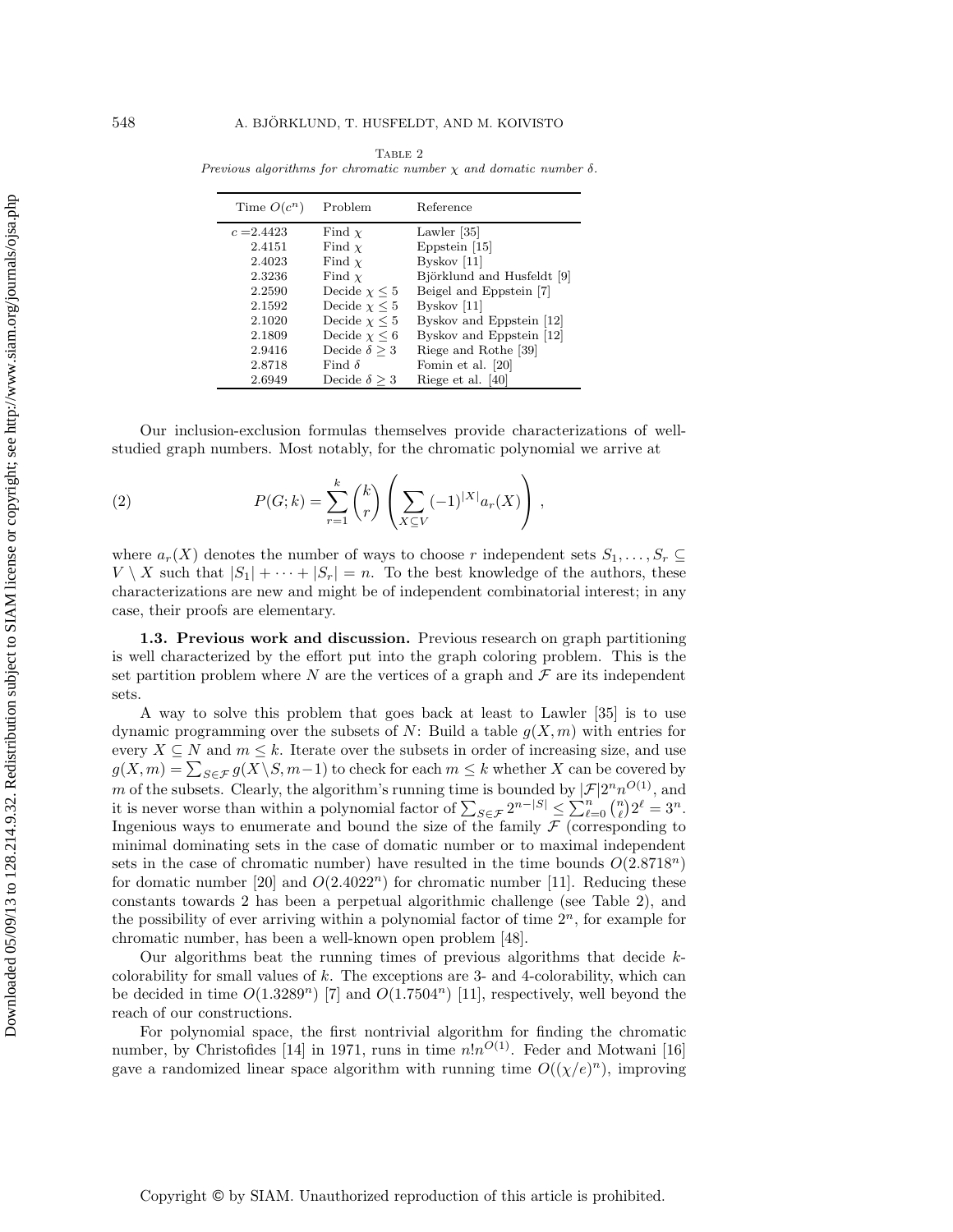Christofides' result for small values of  $\chi$ . The running time of an algorithm by Angelsmark and Thapper [1] can be given as  $O((2 + \log \chi)^n)$ , an asymptotic improvement over Christofides' result for all values of  $\chi$ . Very recently, running times of the form  $O(c^n)$ have appeared; Bodlaender and Kratsch [10] achieved  $O(5.283^n)$  and Björklund and Husfeldt [9] arrived at  $O(8.3203^n)$  and  $O(2.4423^n)$ . The bound given in the present paper,  $O(2.2416^n)$ , will improve whenever the running time for counting independent sets is improved, but there is little hope that this approach will ever arrive within a polynomial factor of  $2^n$ , because counting independent sets is  $#P$ -complete [24, 45]. The existence of such an algorithm remains open.

For domatic number, exponential space algorithms that are faster than  $3^n$  have appeared only recently. Fomin et al. [20] provided an  $O(2.8718^n)$  time algorithm for deciding the domatic number, and Riege et al. [40] presented an  $O(2.6949^n)$  time, polynomial space algorithm for deciding whether the domatic number is at least 3. No prior nontrivial polynomial space algorithm for the general problem is known to the authors.

The related counting problem of finding  $P(G, k)$ , the number of k-colorings of  $graph G$ , has been very well studied within algebraic graph theory, where it is known as computing the chromatic polynomial. Anthony [2] surveys and compares previous methods; see also [8, 46]. The *Whitney expansion*,

(3) 
$$
P(G;k) = \sum_{H \subseteq E} (-1)^{|H|} k^{n-r\langle H \rangle},
$$

where  $r\langle H \rangle$  is the rank of the subgraph induced by the edge set H, requires time 2<sup>m</sup>. On some instances, a faster way is the *deletion-contraction method*, based on the recurrence

$$
P(G;k) = P(G-e,k) + P(G/e,k),
$$

where  $G - e$  and  $G/e$  are constructed by deleting or contracting edge e, which runs where  $G - c$  and  $G/c$  are constructed by detering or contracting edge c, which runs<br>within a polynomial factor of  $\left(\frac{1}{2}(1+\sqrt{5})\right)^{n+m} = O(1.6180^{n+m})$ . Finally, the relation<br>between P and the Tutte nolunomial  $\sum t_{i}x^{i}u$ between P and the *Tutte polynomial*  $\sum t_{ij} x^i y^j$ ,

$$
P(G; k) = (-1)^{n-1} k \sum_{i=1}^{n-1} t_{i0} (1-k)^i,
$$

leads to an algorithm that runs within a polynomial factor of  $\binom{m}{n-1} < m^n = 2^{n \log m} \le$  $4^{n \log n}$ . All these algorithms can be seen to run in polynomial space.

The application of inclusion-exclusion to combinatorial optimization goes back to Ryser's formula for the permanent [42], which remains the most effective way to count the number of matchings in a bipartite graph. The first explicit reference to combinatorial optimization is for the traveling salesman problem by Kohn, Gottlieb, and Kohn [30], and a concise paper by Karp [29] applies the idea to a number of problems. Similar ideas were later used by Bax  $[4, 5]$ , Bax and Franklin  $[6]$ , and Björklund and Husfeldt [9]. All of these examples consider partitions and other constrained covers from the family  $\mathcal{F} = E$  of graph edges. The contribution of the present paper is to observe that inclusion-exclusion can be almost as powerful when the size of the family  $\mathcal F$  is exponential in the size of the universe. For graph coloring, an earlier paper [9] already tentatively explores this idea.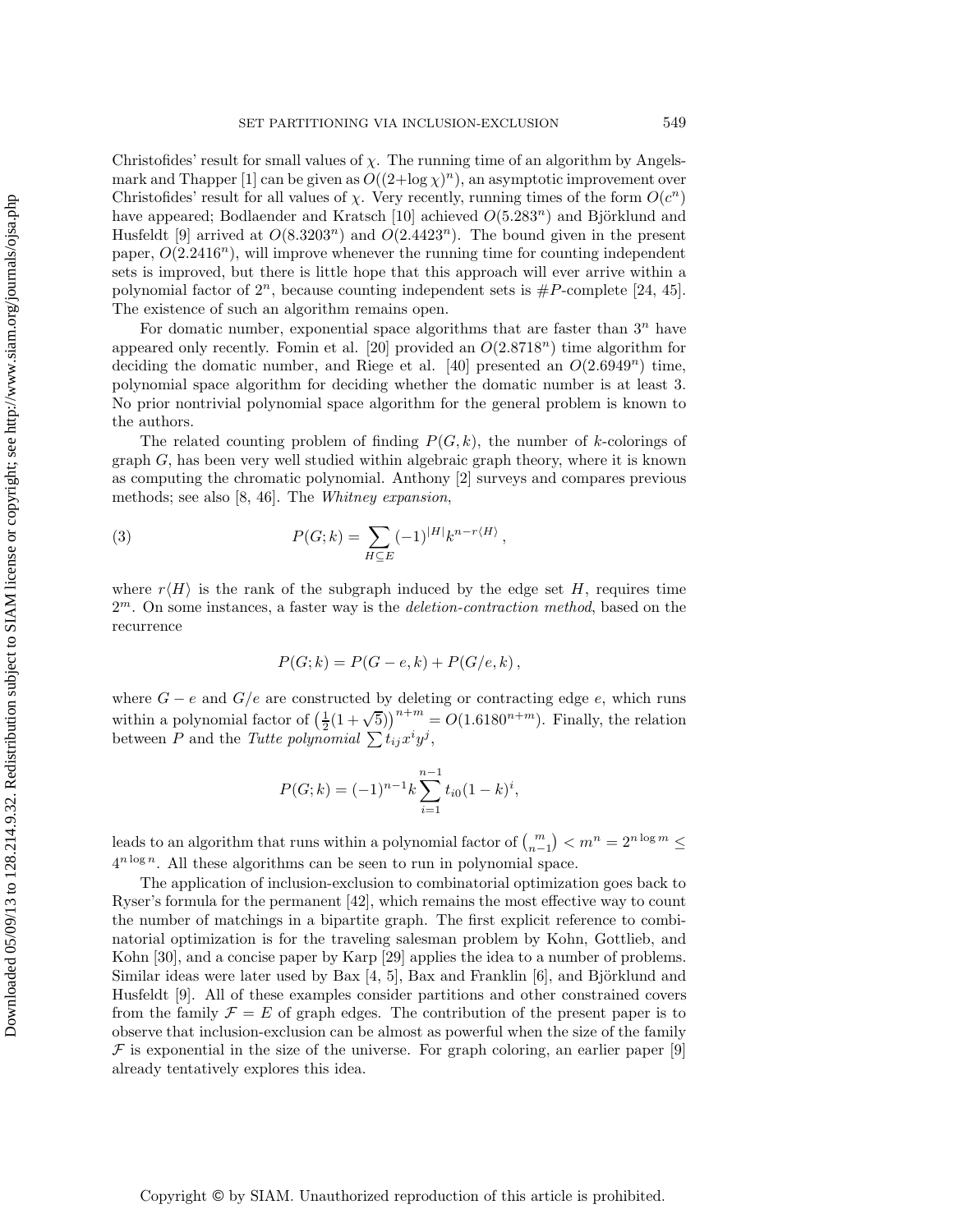## **2. Preliminaries.**

**2.1. The principle of inclusion-exclusion.** We begin with a basic principle of combinatorics. We state both the unweighted and the weighted version [42] and give a proof for completeness.

LEMMA 1. Let B be a finite set with subsets  $A_1, \ldots, A_n \subseteq B$ . With the convention  $that \bigcap_{i \in \mathcal{D}} A_i = B$ , the following hold:

1. *The number of elements of* B *which lie in none of the* A<sup>i</sup> *is*

$$
\left|\bigcap_{i=1}^n \overline{A_i}\right| = \sum_{X \subseteq \{1,\dots,n\}} (-1)^{|X|} \cdot \left|\bigcap_{i \in X} A_i\right|.
$$

2. Let  $w: B \to R$  be a real-valued weight function extended to the domain  $2^B$  by setting  $w(A) = \sum_{a \in A} w(a)$ . Then

$$
w\left(\bigcap_{i=1}^n \overline{A_i}\right) = \sum_{X \subseteq \{1,\dots,n\}} (-1)^{|X|} \cdot w\left(\bigcap_{i \in X} A_i\right).
$$

*Proof.* We analyze the contribution of every element  $a \in B$  to both sides of the expression. If a lies in none of the  $A_i$ , then it contributes  $w(a)$  to the left-hand side. To the right hand side it contributes  $w(a)$  exactly once, namely in the term corresponding to  $X = \emptyset$ . Conversely, assume that a lies in  $A_i$  for all  $i \in I \neq \emptyset$ . Its contribution to the left-hand side is 0. On the right-hand side, since a lies in the intersection  $\bigcap_{i\in X} A_i$  for every  $X \subseteq I$ , its total contribution is

$$
\sum_{X \subseteq I} (-1)^{|X|} w(a) = w(a) \sum_{i=0}^{|I|} \binom{|I|}{i} (-1)^i = 0,
$$

by the binomial theorem.  $\Box$ 

**2.2. Fast zeta transform on subset lattices.** Let N be an n-element set and R the set of real numbers. The *zeta transform* [41] on the subset lattice  $(2^N, \subseteq)$  of N is an operator that maps every function  $f: 2^N \to R$  into another function  $\widehat{f}: 2^N \to R$ , defined by

$$
\widehat{f}(Y) = \sum_{S \subseteq Y} f(S) \quad \text{for } Y \subseteq N.
$$

We say that  $f$  is the zeta transform of  $f$ .

The straightforward way to compute the zeta transform evaluates  $f(Y)$  anew at every Y, using  $O(3^n)$  additions in total. However, this can be improved to only  $O(n2<sup>n</sup>)$  additions using Yates's method [49], [31, section 4.3.4]; the resulting algorithm is sometimes called the fast Möbius transform  $[28, 32]$ ; in this paper we term it the *fast zeta transform*.

Lemma 2. *Let* N *be a set of* n *elements. Then the zeta transform on the subset lattice of* N*, restricted to functions with integer range* [−M,M]*, can be computed in*  $O(n2^n)$  *additions with*  $O(n \log M)$ -bit integers.

*Proof.* We assume  $N = \{1, 2, ..., n\}$  for convenient notation. Define  $g_0, g_1, ..., g_n$ at every  $Y \subseteq N$  by  $g_0(Y) = f(Y)$  and

$$
g_i(Y) = \begin{cases} g_{i-1}(Y) + g_{i-1}(Y \setminus \{i\}) & \text{if } i \in Y, \\ g_{i-1}(Y) & \text{otherwise} \end{cases} \quad (i = 1, 2, \dots, n).
$$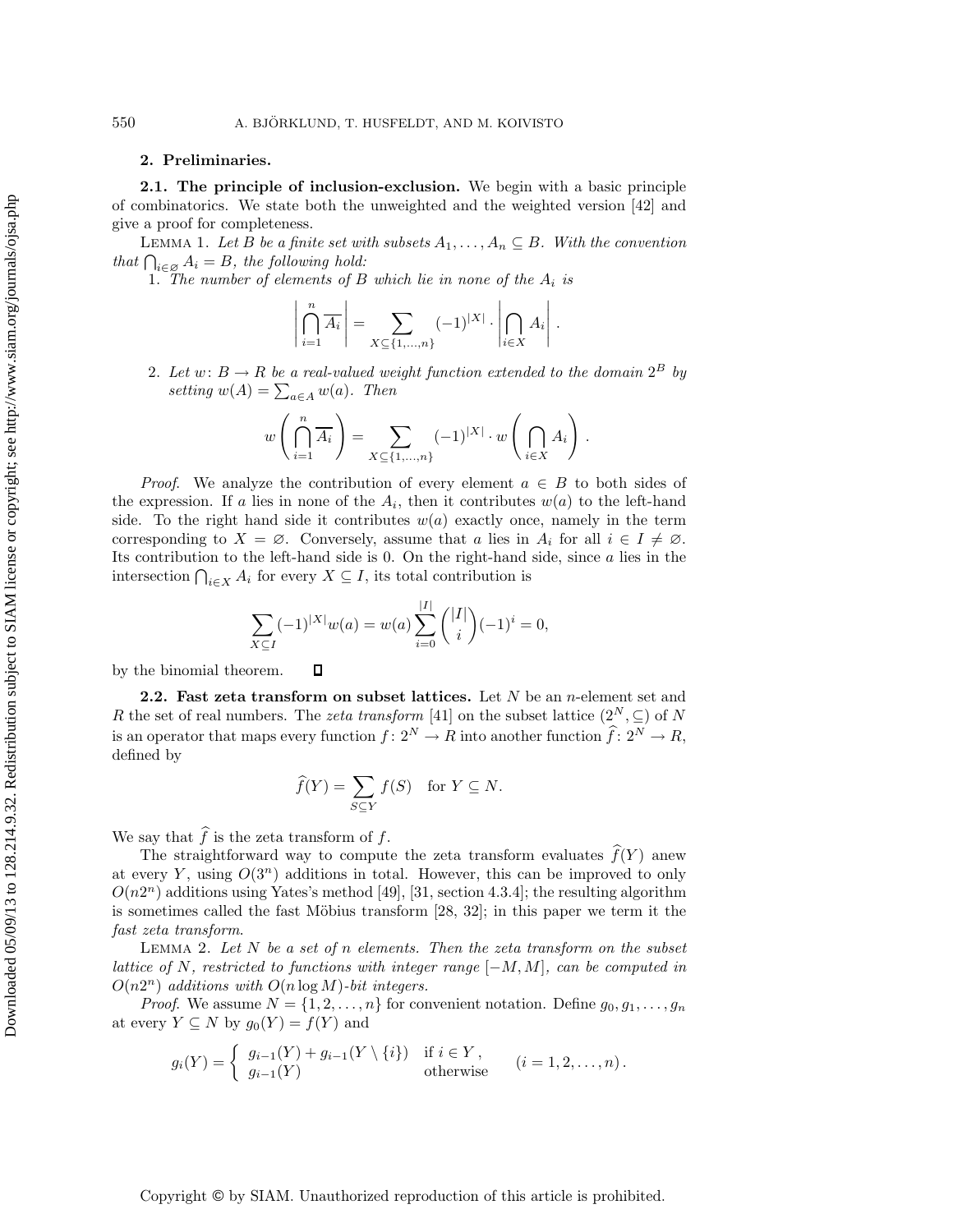One can show by induction on i that  $g_i(Y) = \sum_S f(S)$ , where S runs through all subsets of Y such that

$$
\{j \in S : j > i\} = \{j \in Y : j > i\}.
$$

Specifically, we have  $g_n = f$ . When we evaluate the recursion we store all the values  $g_i(Y)$  as they are computed; thus we can compute each  $g_i$  from  $g_{i-1}$  in  $O(2^n)$  additions. We conclude that  $\hat{f}$  can be computed in  $O(n2^n)$  additions with integers from the range  $[-2^nM, 2^nM].$ 

**2.3. Model of computation.** To avoid cumbersome runtime bounds we use the notation  $O^*$  to suppress polylogarithmic factors; that is, we write  $O^*(\tau)$  when we have  $O(\tau \log^d \tau)$  for some constant d in the familiar Landau notation. We write  $\log x$ for  $\lceil \log_2 x \rceil$ .

The model of computation used in this work is the random access machine. We operate on large integers of bit length polynomial in  $n$ , so we make the conservative assumption that operations (including comparison) are considered unit-time only for constant-size integers. In this model, two b-bit integers can be added, subtracted, and compared in  $O(b)$  time, and multiplied in  $O(b \log b \log \log b) = O^*(b)$  time [43], recently improved to  $b \log b2^{O(\log^* b)}$  [21].

**3. Results.** We begin with an algorithm for counting set covers in section 3.1. This is the simplest version of our results but already suffices for computing the chromatic number; see Proposition 1 of section 4.1. In section 3.2, we extend the result to counting set partitions. In section 3.3 we consider the problem of summing over weighted partitions, where the weight of a partition factorizes into a product of the weights of its members. Finally, in section 3.4 we address the optimization version of the general problem, finding a partition that maximizes the sum of the weights of its members, provided that the weights are small integers.

**3.1. Set cover.** A *set system* consists of an *n*-element set N and a family  $\mathcal F$  of subsets of N. A *k*-cover is a tuple  $(S_1, \ldots, S_k)$  over F such that

$$
(4) \t S_1 \cup \cdots \cup S_k = N,
$$

possibly with overlap and repetition. This leads to the following counting problem.

COUNTING SET COVERS.

**Input:** A set system  $(N, \mathcal{F})$  and an integer k.

**Output:** The number  $c_k(\mathcal{F})$  of k-covers.

LEMMA 3. Let  $a(X) = |\{ S \in \mathcal{F} : S \cap X = \emptyset \}|$  denote the number of sets in  $\mathcal{F}$ *that avoid* X*. Then*

(5) 
$$
c_k(\mathcal{F}) = \sum_{X \subseteq N} (-1)^{|X|} a(X)^k.
$$

*Proof*. This is a direct application of Lemma 1, where B is the set of k-tuples  $(S_1, \ldots, S_k)$  over F, and  $A_i \subseteq B$  are those k-tuples that avoid the singleton  $\{i\}$ , i.e.,  $i \notin S_1 \cup \cdots \cup S_k$ . Then  $c_k(\mathcal{F})$  is exactly the number of k-tuples in B that lie in none of the  $A_i$ . Furthermore,  $\bigcap_{i\in X} A_i$  contains those k-tuples that avoid all of X, so that  $\left| \bigcap_{i\in X} A_i \right| = a(X)^k.$  $\Box$ 

THEOREM 1. COUNTING SET COVERS *can be solved in*  $O^*(2^n)$  *time.*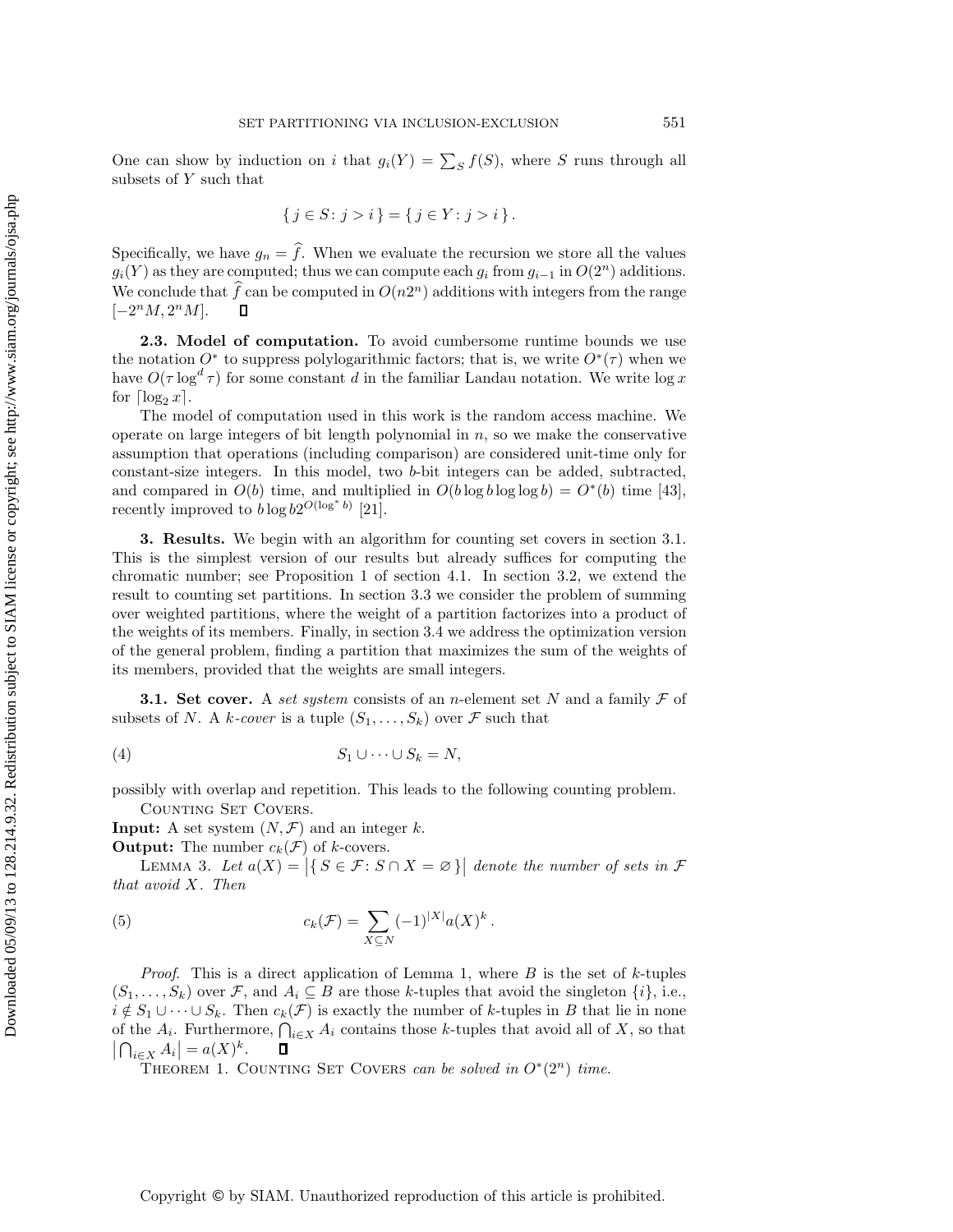*Proof*. Observing that

$$
a(X) = \sum_{S \subseteq N \setminus X} f(S) = \hat{f}(N \setminus X),
$$

where f is the indicator function of F, we can compute a table containing  $a(X)$  for all  $X \subseteq N$  using the fast zeta transform. We then raise each entry to the kth power and sum these values according to (5). 口

**3.2. Set partition.** A k-partition of a set system is a tuple  $(S_1, \ldots, S_k)$  over  $\mathcal F$ such that

(6) 
$$
S_1 \cup \cdots \cup S_k = N, \qquad S_i \cap S_j = \varnothing \quad (i \neq j).
$$

COUNTING SET PARTITIONS.

**Input:** A set system  $(N, \mathcal{F})$  and an integer k.

**Output:** The number  $p_k(\mathcal{F})$  of k-partitions.

LEMMA 4. Let  $a_k(X)$  denote the number of k-tuples  $(S_1, \ldots, S_k)$  over F for which  $S_c \cap X = \emptyset \ (1 \leq c \leq k) \ and$ 

$$
|S_1|+\cdots+|S_k|=n.
$$

*Then*

(8) 
$$
p_k(\mathcal{F}) = \sum_{X \subseteq N} (-1)^{|X|} a_k(X).
$$

*Proof.* Again, we appeal to Lemma 1, where B is the set of k-tuples  $(S_1, \ldots, S_k)$ from F that satisfy (7), and  $A_i \subseteq B$  are those k-tuples that avoid  $\{i\}$ . Then  $p_k(\mathcal{F})$ counts those choices that lie in none of the  $A_i$ , and  $\left| \bigcap_{i \in X} A_i \right| = a_k(X)$ .  $\Box$ 

THEOREM 2. COUNTING SET PARTITIONS *can be solved in*  $O<sup>*</sup>(2<sup>n</sup>)$  *time.* 

*Proof.* Write  $\hat{f}^{(\ell)}(Y)$  for the number of sets  $S \in \mathcal{F}$  with  $|S| = \ell$  and  $S \subseteq Y$ , and observe that it is the zeta transform of the indicator function:

$$
f^{(\ell)}(S) = \begin{cases} 1 & \text{if } S \in \mathcal{F} \text{ and } |S| = \ell, \\ 0 & \text{otherwise.} \end{cases}
$$

Thus, the fast zeta transform computes a table containing  $\hat{f}^{(\ell)}(Y)$  for all  $\ell$  and Y within the stated time bound.

Once these values have been computed, we can evaluate  $a_k(X)$  for any fixed  $X \subseteq N$  by dynamic programming in time polynomial in k and n as follows. Define  $g(j, m)$  to be the number of j-tuples  $(S_1, \ldots, S_j)$  for which  $S_c \cap X = \emptyset$   $(1 \leq c \leq j)$ and  $|S_1| + \cdots + |S_j| = m$ , formally

$$
g(j,m) = \sum_{\ell_1 + \dots + \ell_j = m} \prod_{c=1}^j \widehat{f}^{(\ell_c)}(N \setminus X).
$$

Then  $a_k(X) = g(k, n)$ , and we can compute it from the recursion

$$
g(j,m) = \sum_{\ell=0}^{m} g(j-1,m-\ell) \widehat{f}^{(\ell)}(N \setminus X),
$$

observing  $g(1, m) = \hat{f}^{(m)}(N \setminus X)$ . Finally, we sum the  $a_k(X)$  according to (8).  $\Box$ 

## Copyright © by SIAM. Unauthorized reproduction of this article is prohibited.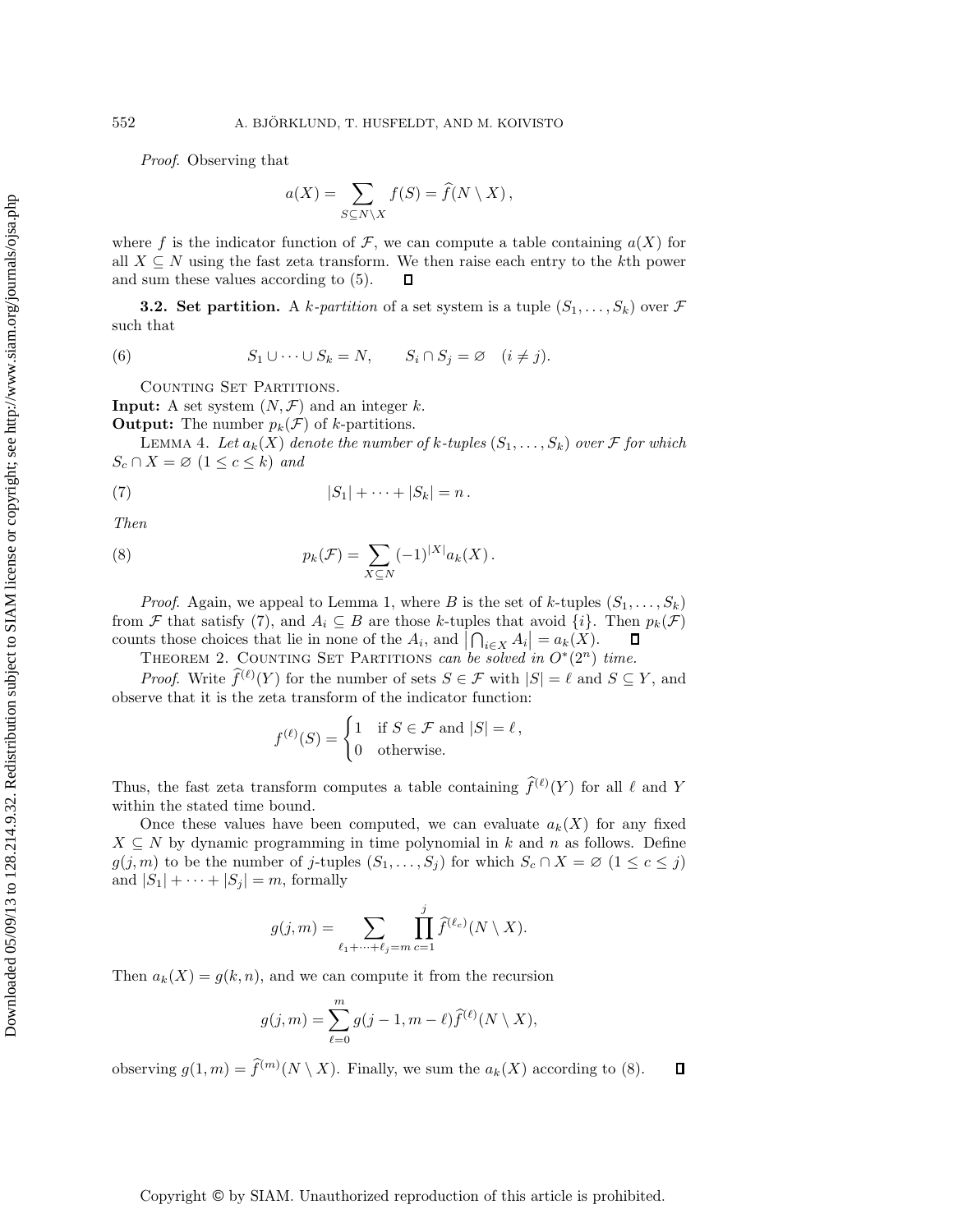**3.3. Sum of weighted partitions.** We generalize the results of the previous section by associating each partition with a weight.

As before, let N be a ground set of n elements. If  $S_1, \ldots, S_k$  are subsets of a set  $Y \subseteq N$ , we call  $\mathbf{S} = (S_1, \ldots, S_k)$  a k-tuple on Y; if, additionally, the members  $S_1,\ldots,S_k$  are mutually disjoint and their union is Y, then **S** is a k-partition of Y. Note that k may well be larger than n, and some of the sets  $S_c$  may well be empty; this generality turns out to be useful in some applications.

Let f be a weight function that associates each  $k$ -tuple on the ground set N with an integer. Let  $p_k(f)$  denote the sum of all weighted k-partitions of N, that is,

$$
p_k(f) = \sum_{\mathbf{S}} f(\mathbf{S}),
$$

where  $S = (S_1, \ldots, S_k)$  runs through all ordered k-partitions of N. We consider the problem of computing  $p_k(f)$  in the special case where the weight  $f(\mathbf{S})$  factorizes into a product  $f_1(S_1)\cdots f_k(S_k)$ ; in other words, f is a tensor product  $f_1\otimes\cdots\otimes f_k$ .

Sum Weighted Partitions.

**Input:** An *n*-element set N and functions  $f_1, \ldots, f_k$  from the subsets of N to integers from the range  $[-M, M]$ .

**Output:** The value  $p_k(f)$  for  $f = f_1 \otimes \cdots \otimes f_k$ .

We note that if every weight function  $f_c$  is simply the indicator of a set system F, then  $p_k(f)$  coincides with the  $p_k(\mathcal{F})$  introduced in the previous section.

We will show that SUM WEIGHTED PARTITIONS can be solved in time  $2^n$  up to some factors polynomial in  $n, k$ , and  $log M$ .

THEOREM 3. SUM WEIGHTED PARTITIONS *can be solved in*  $O<sup>*</sup>(2<sup>n</sup>k \log M)$  *time.* 

We prove this result in the remainder of this section. We begin with an inclusionexclusion expression.

LEMMA 5. Let  $b_k(X)$  denote the sum of the weights  $f(S)$  over all k-tuples  $S =$  $(S_1, \ldots, S_k)$  *on*  $N \setminus X$  *such that* 

$$
|S_1|+\cdots+|S_k|=n.
$$

*Then*

$$
p_k(f) = \sum_{X \subseteq N} (-1)^{|X|} b_k(X).
$$

*Proof*. We appeal to the weighted version of Lemma 1. Let B denote the set of k-tuples  $(S_1, \ldots, S_k)$  on N satisfying (9), let  $A_i \subseteq B$  denote those k-tuples that avoid  $\{i\}$ , and define  $w(\mathbf{S}) = f_1(S_1) \cdots f_k(S_k)$ . Then  $p_k(f) = w(\overline{A_1} \cap \cdots \cap \overline{A_k})$  and  $w(\bigcap_{i\in X} A_i) = b_k(X).$ 

It remains to show how to compute  $b_k(X)$ . Now we make use of the factorization of  $f$ .

LEMMA 6. *The values*  $b_k(X)$  *can be computed for all*  $X \subseteq N$  *in*  $O^*(2^n k \log M)$ *total time.*

*Proof.* Write  $\hat{f}_c^{(\ell)}(Y)$  for the sum of the weights  $f_c(S)$  over all  $S \subseteq Y$  with  $|S| = \ell$ . Using fast zeta transform, we can compute the values  $\hat{f}_c^{(\ell)}(Y)$  for all c,  $\ell$ , and Y in  $O<sup>*</sup>(kn2<sup>n</sup> log M) = O<sup>*</sup>(2<sup>n</sup>k log M)$  time. Once these values have been computed, we can evaluate  $b_k(X)$  for any fixed  $X \subseteq N$  by dynamic programming in time polynomial in  $k$  and  $n$ , and logarithmic in  $M$ , as described in the next paragraphs.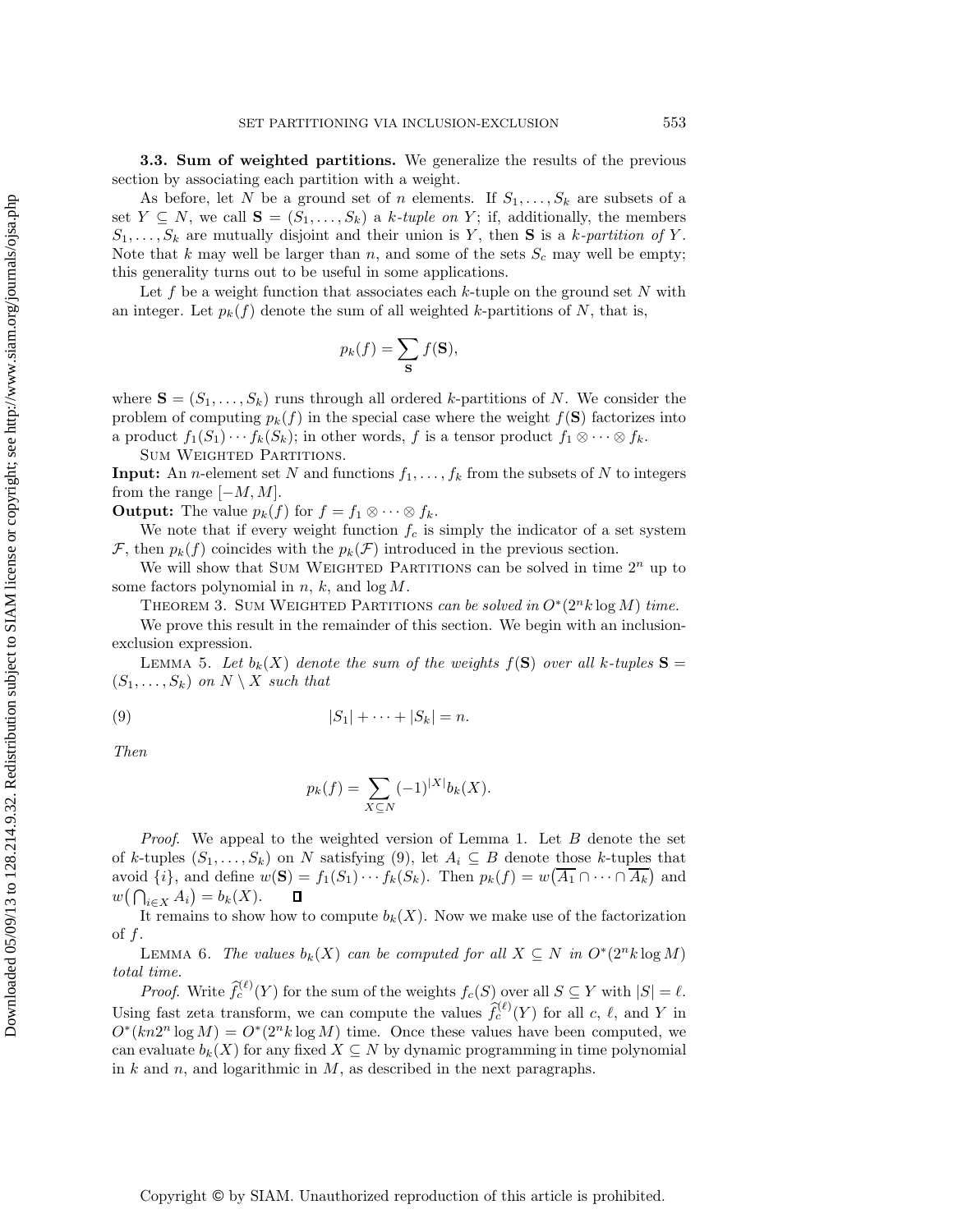To obtain a runtime that is roughly linear in k, as claimed, we compute  $b_k(X)$ in a divide-and-conquer manner, instead of the related sequential approach used in the proof of Theorem 2. To this end, assume w.l.o.g. that  $k = 2<sup>q</sup>$  for some integer q. (Otherwise, if  $k < 2<sup>q</sup> < 2k$ , consider a larger input with  $2<sup>q</sup> - k$  additional input functions that evaluate to 1 at  $\emptyset$ , and to 0 elsewhere.) Let  $g(s, t, m)$  denote the sum of the weights  $f_s(S_s)\cdots f_t(S_t)$  over all  $(t-s+1)$ -tuples  $(S_s,\ldots,S_t)$  on  $N\setminus X$  such that  $|S_s| + \cdots + |S_t| = m$ , formally

$$
g(s,t,m) = \sum_{\ell_s + \dots + \ell_t = m} \prod_{c=s}^t \widehat{f}_c^{(\ell_c)}(N \setminus X),
$$

where each  $\ell_c$ , for  $s \leq c \leq t$ , runs through the integers in  $\{0, \ldots, m\}$ . Observe that  $b_k(X) = g(1, k, n)$ . Our algorithm computes  $g(1, k, n)$  via the recurrence equation

$$
g(s,t,m) = \sum_{m_0+m_1=m} g(s, \lfloor (s+t)/2 \rfloor, m_0) g(\lfloor (s+t)/2 \rfloor + 1, t, m_1),
$$

where  $m_0$  and  $m_1$  run through the integers in  $\{0,\ldots,m\}$ , with the base case

$$
g(c, c, m) = \hat{f}_c^{(m)}(N \setminus X) \quad \text{for } c = 1, \dots, k.
$$

Note that while the above recurrence equation holds for any pair  $(s, t)$ , our algorithm will compute  $g(s, t, m)$  only at specific pairs encountered when iteratively halving subranges of  $\{1,\ldots,k\}$ .

To analyze the running time, we first bound the sizes of the integers involved in the computations. We show by induction on  $t - s$  that the absolute value of  $g(s, t, m)$ is bounded above by  $n^m M^{t-s+1} m^{t-s}$ . For the base case,  $g(c, c, m)$ , this holds, since the absolute value of  $\widehat{f}_c^{(m)}(N \setminus X)$  is at most  $n^mM$ . For the general case,  $g(s, t, m)$ , our claim can be verified by induction, as follows. If  $m_0 + m_1 = m$ , the absolute value of  $g(s, c, m_0)g(c+1, t, m_1)$ , whenever  $s \leq c < t$ , is bounded by

$$
(n^{m_0}M^{c-s+1}m_0^{c-s})(n^{m_1}M^{t-c}m_1^{t-c-1}) \le n^{m_0+m_1}M^{t-s+1}m^{c-s}m^{t-c-1}
$$
  
=  $n^mM^{t-s+1}m^{t-s-1}$ .

Thus, the absolute value of  $g(s, t, m)$  is at most  $n^{m}M^{t-s+1}m^{t-s}$ .

We then complete the runtime analysis. Let  $T(j)$  denote the time needed for computing  $g(s, t, m)$  for all  $m = 0, \ldots, n$  but fixed s and t satisfying  $t - s + 1 = j$ . By the above analysis,

$$
T(j) = O^*\left(n^2 \log (n^n M^j n^{j-1})\right) = O^*\left(n^3 + jn^2 \log M\right).
$$

(We note that one could save roughly a factor  $n$  by computing the convolution using a fast Fourier transform.) Since  $k$  is a power of 2, the total runtime is given by

$$
T(k) + 2 \cdot T(k/2) + 4 \cdot T(k/4) + \dots + k \cdot T(1) = O^*(kn^3 + (\log k)kn^2 \log M)
$$
  
=  $O^*(kn^2(n + \log M)).$ 

Thus we have shown how to compute  $b_k(X)$  for all  $X \subseteq N$  within the stated total time.  $\Box$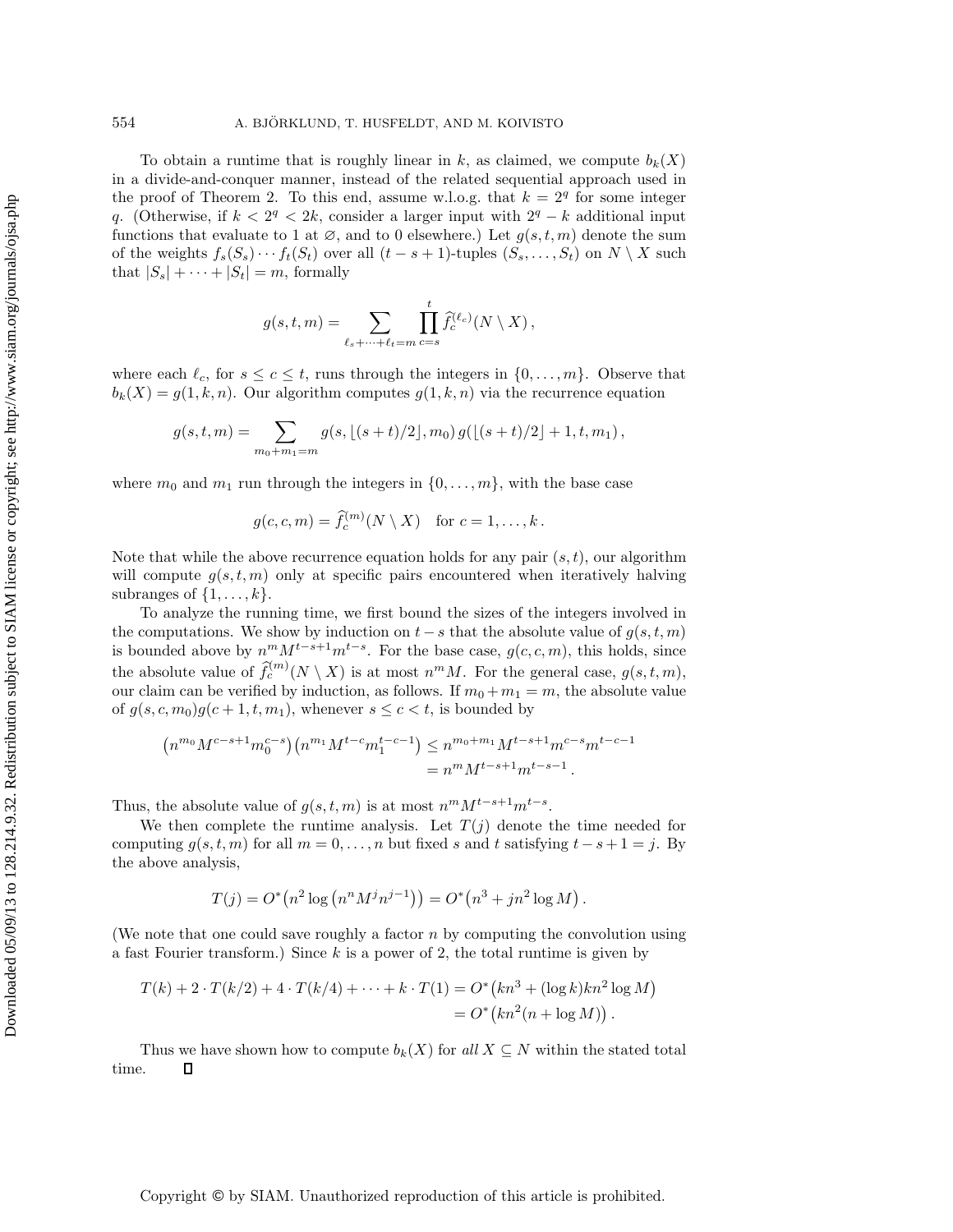**3.4. Finding a heaviest partition.** Next we turn to an optimization problem, as follows.

Max Weighted Partition.

**Input:** An *n*-element set N and functions  $f_1, \ldots, f_k$  from the subsets of N to integers from the range  $[-M, M]$ .

**Output:** A k-partition  $(S_1, \ldots, S_k)$  of N that maximizes  $f_1(S_1) + \cdots + f_k(S_k)$ .

We reduce this problem to SUM WEIGHTED PARTITIONS. The embedding technique and self-reducibility argument we use are rather standard; for some previous instantiations, see, e.g., Williams [47] and Koivisto [33].

THEOREM 4. MAX WEIGHTED PARTITION *can be solved in*  $O^*(2^n k^2 M)$  *time.* 

*Proof.* Assume w.l.o.g. that the range of the input functions is  $\{0, 1, \ldots, M\}$ . (For, if this were not the case, we could add M to every value  $f_c(S)$  and work within the range  $\{0, 1, ..., 2M\}$ .)

With each input function  $f_c$  associate another function  $f'_c$  defined by  $f'_c(S)$  $\beta^{f_c(S)}$  for  $S \subseteq N$ , where  $\beta$  is a suitable number to be specified soon. Let f' denote the tensor product of  $f'_1, \ldots, f'_k$ , and observe that the sum of the k-partitions of N<br>weighted by the product of the new weights  $f'$  can be expressed as weighted by the product of the new weights  $f'_{c}$  can be expressed as

$$
p_k(f') = \sum_{\mathbf{S}} \beta^{f_1(S_1) + \dots + f_k(S_k)} = \sum_{r=0}^{kM} \alpha_r \beta^r,
$$

where  $\alpha_r$  is the number of k-partitions of N for which the original weight (i.e., the sum of the original weights) equals r. If we choose  $\beta$  sufficiently large, say  $\beta = k^{n} + 1$ , this coefficient representation is unique, and we can deduce the coefficients  $\alpha_r$  from the number  $p_k(f')$ ; in particular, we find the largest r for which  $\alpha_r > 0$ , that is, the maximum weight achieved by any  $k$ -partition of  $N$ . As the range of each function  $f'_c$  is  $\{0, 1, ..., \beta^M\}$ , we can compute  $p_k(f')$  in  $O^*(2^n k M \log \beta) = O^*(2^n k M)$  time; deducing the coefficients  $\alpha_r$  is then much easier.

It remains to show how to find a k-partition that achieves a given weight  $W$  when such a partition exists. We use self-reducibility as follows. Think of a partition into  $k$ parts as assigning a color  $C(i) \in \{1, \ldots, k\}$  to each element  $i \in N$ . Take an element i from N. We search for a color  $C(i) \in \{1, 2, ..., k\}$  such that the remaining elements in  $N \setminus \{i\}$  have a coloring that together with  $C(i)$  achieves the weight W. More precisely, for a candidate color  $C(i) = c$  define  $f_c(S) = f_c(S)$  if  $i \in S$ , and  $f_c(S) = 0$  otherwise; for  $j \neq c$  set  $f_j = f_j$ . Then compute the maximum weight over all k-partitions of  $N \setminus \{i\}$  for the modified weight functions, say W. If  $W = W$ , then we may assign  $C(i)$  to c and iterate for the remaining elements in  $N \setminus \{i\}$  (i.e., find a k-partition of  $N \setminus \{i\}$  that achieves the weight W for the modified weight functions  $f_1, \ldots, f_k$ . Note that for at least one assignment  $C(i) = c$  we must have  $W = W$ . Finally we obtain a required k-partitioning  $(S_1,\ldots,S_k)$  by setting  $S_c = \{i : C(i) = c\}$ . In the first iteration we need to compute the maximum weight at most  $k$  times, which takes  $O<sup>*</sup>(2<sup>n</sup>k<sup>2</sup>M)$  time. This is also the overall time complexity, as the time bounds for the smaller subproblems decay exponentially fast.  $\Box$ 

#### **4. Applications.**

**4.1. Graph coloring.** A k-coloring of a graph  $G = (V, E), |V| = n$ , is a mapping  $V \to \{1,\ldots,k\}$  that gives different values ("colors") to neighboring vertices. The *chromatic number*  $\chi(G)$  is the smallest k for which G admits a k-coloring.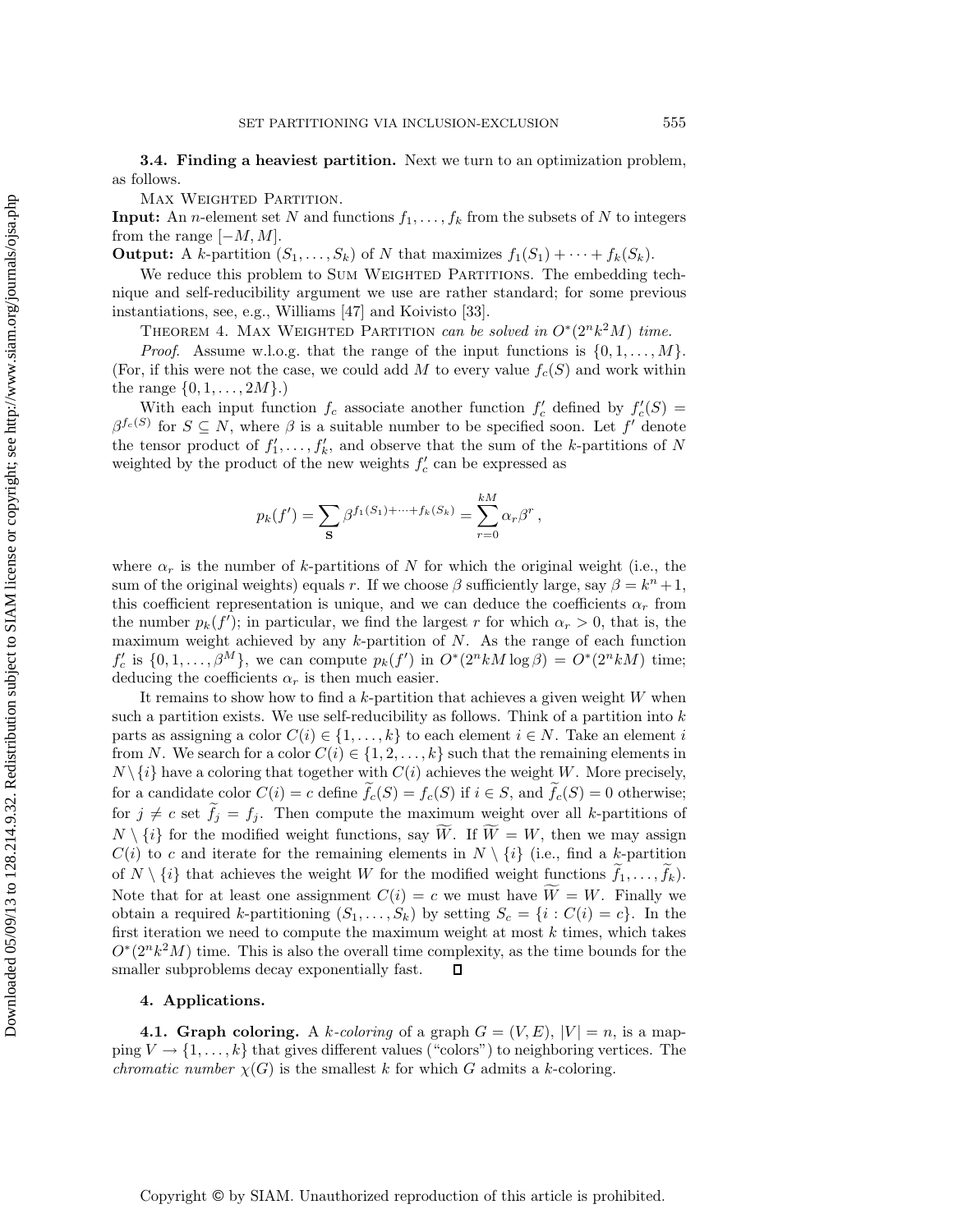In this section we have  $N = V$  and  $\mathcal{F} = \mathcal{S}$ , the family of nonempty independent sets of G.

CHROMATIC NUMBER.

**Input:** A graph  $G = (V, E)$  and an integer k.

**Output:** Is  $\chi(G) \leq k$ ?

LEMMA 7.  $\chi(G) \leq k$  *if an only if*  $c_k(\mathcal{S}) > 0$ *.* 

*Proof.* A k-coloring is a covering with k independent sets, so if it exists,  $c_k(\mathcal{S}) > 0$ . On the other hand, if  $S_1, \ldots, S_k$  cover V (possibly nondistinct and nondisjoint), then  $C(v) = \min\{c : v \in S_c\}$  is a coloring of size at most k.  $\Box$  $C(v) = \min\{c : v \in S_c\}$  is a coloring of size at most k.

PROPOSITION 1. CHROMATIC NUMBER *can be solved in*  $O(2^n n k \text{ polylog}(nk))$ *time and*  $O(2^n n)$  *space.* 

Note that an  $O<sup>*</sup>(2<sup>n</sup>)$  bound is immediate from Theorem 1, but here we give a more careful analysis and a more direct proof.

*Proof.* Recall that  $a(X)$  denotes the number of  $S \in \mathcal{S}$  with  $S \cap X = \emptyset$ , and let  $N(v) = \{v\} \cup \{u \in V : uv \in E\}$  denote v and its neighbors.

We will first argue that  $a(X)$  satisfies the recurrence

(10) 
$$
a(X) = a(X \cup \{v\}) + a(X \cup N(v)) + 1 \qquad (v \notin X).
$$

To see this, consider the nonempty independent sets  $S$  disjoint from  $X$ . They can be partitioned into two classes: either  $v \in S$  or  $v \notin S$ . The latter sets are counted in  $a(X \cup \{v\})$ . It remains to argue that the sets  $S \ni v$  are counted in  $a(X \cup N(v)) + 1$ . We will do this by counting the equipotent sets  $S \setminus \{v\}$  instead. Since S contains v and is independent, it cannot contain other vertices from  $N(v)$ . Thus  $S \setminus \{v\}$  is disjoint from  $N(v)$  and X. Now, either S is the singleton  $\{v\}$  itself, accounted for by the "+1" term, or  $S \setminus \{v\}$  is a nonempty independent set and therefore counted in  $a(X \cup N(v)).$ 

The recurrence (10) gives us an algorithm for  $a(X)$ ; at the bottom of the recursion we have  $a(V) = 0$ . The operations are on  $O(n)$ -bit integers, so the entire table can be constructed in  $O(2^n n)$  time and space by storing every  $a(X)$  as it is computed. Finally, we need to raise each of the  $a(X)$  to the kth power as we sum them, amounting to  $\log k$  multiplications and additions of  $nk$ -bit numbers.  $\Box$ 

Chromatic polynomial.

**Input:** A graph G, and an integer  $k \in \{0, 1, \ldots, n\}$ .

**Output:** The number of k-colorings of G.

Proposition 2. *The number* P(G; k) *of* k*-colorings of an* n*-vertex graph* G *can be found in time and space*  $O^*(2^n)$ *.* 

*Proof.* Every partition into r nonempty independent sets corresponds to  $(k)_r =$  $k(k-1)(k-2)\cdots(k-r+1)$  different k-colorings, so

$$
P(G;k) = \sum_{r=1}^{k} \frac{k!}{(k-r)!} \frac{p_r(\mathcal{S})}{r!} = \sum_{r=1}^{k} {k \choose r} p_r(\mathcal{S}),
$$

 $\Box$ 

which can be computed using Theorem 2.

The function  $P(G; \cdot)$  from integers to integers is known to be a degree n polynomial, so we can recover its coefficients by computing  $P(G; k)$  at  $k = 0, 1, \ldots, n$  and interpolating the unique polynomial through these points. This representation then allows us to evaluate the chromatic polynomial at other points, such as computing  $P(G; -1)$ , the number of acyclic orientations of G [44].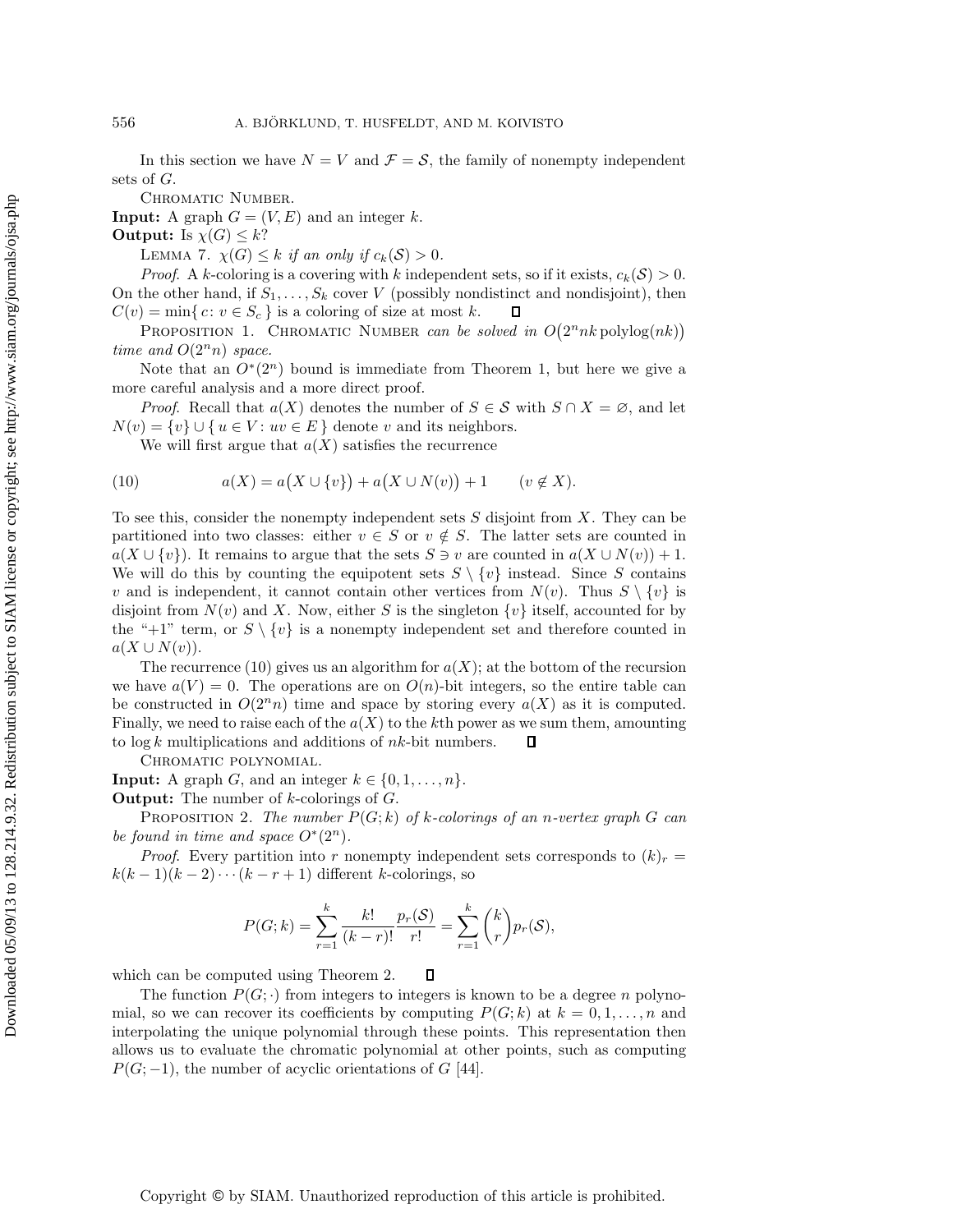*List coloring* is a variant of graph coloring where the admissible colors of each vertex are restricted to a list  $L(v) \subseteq Z$ . The graph is *L-colorable* if there is a coloring  $V \to Z$  such that every  $v \in V$  receives a color from  $L(v)$ . This generalizes k-coloring from the case where every  $L(v)$  is  $\{1,\ldots,k\}$ .

LIST COLORING.

**Input:** A graph  $G = (V, E)$ , and a list  $L(v)$  for every  $v \in V$ .

**Output:** Can G be L-colored?

PROPOSITION 3. LIST COLORING *can be solved in*  $O<sup>*</sup>(2<sup>n</sup>)$  *time.* 

*Proof.* First observe that we can assume that every list  $L(v)$  contains at most  $d(v)$ colors, so that the total number of colors is at most  $2|E|$ . Otherwise we could replace every list for which  $|L(v)| > d(v)$  by only a single fresh color  $c_v$ , solve the resulting list coloring problem, and subsequently clean up the result by replacing every  $c_v$  by a color from  $L(v)$  that is not used by any of v's neighbors.

We will reduce to MAX WEIGHTED PARTITION. Assume w.l.o.g. that the union of the available colors is  $\{1, 2, \ldots, k\}$  with  $k \leq n(n-1)$ . For each color  $c = 1, \ldots, k$ define the function  $f_c: 2^V \to \{0, 1\}$  by  $f_c(S) = 1$  if S is independent (or empty) and  $c \in L(v)$  for all  $v \in S$ ; otherwise,  $f_c(S) = 0$ . Let W denote the maximum value of  $f_1(V_1) + \cdots + f_k(V_k)$  over all k-partitions  $(V_1,\ldots,V_k)$  of V.

Now the input graph is L-colorable if and only if  $W = k$ . Namely, if  $W = k$ , there are k independent (or empty) sets  $V_1,\ldots,V_k$  such that their union is V and each  $V_c$ contains only vertices v for which c is from  $L(v)$ . Thus, the sets  $V_1, \ldots, V_k$  determine a unique list coloring (C that satisfies  $v \in V_{C(v)}$  for all  $v \in V$ ). On the other hand, if C is a list coloring, then each set  $V_c = \{v : C(v) = c\}$  is independent (or empty), and  $c \in L(v)$  for all  $v \in V_c$ , implying  $W = k$ .

By Theorem 4, the maximum weight W can be computed in  $O^*(k^2 2^n) = O^*(2^n)$ time. П

We raise the question of computing in  $c^n$  time the *list chromatic number*, which is the smallest k such that the graph can be L-colored whenever  $|L(v)| \geq k$  for every  $v\in V$ 

Next, we turn to the chromatic sum problem, also called minimum color sum. CHROMATIC SUM.

**Input:** A graph  $G = (V, E)$ .

**Output:** A coloring  $C: V \to \{1, \ldots, n\}$  that minimises  $\sum_{v \in V} C(v)$ .

The objective for ordinary graph coloring is to minimize  $\max_{v \in V} C(v)$ . Simple examples like  $\frac{1}{\epsilon}$  show that the optimal color classes for CHROMATIC NUMBER and CHROMATIC SUM, or even the numbers of colors used, are not the same.

PROPOSITION 4. CHROMATIC SUM *can be solved in time*  $O^*(2^n)$ *.* 

*Proof.* We reduce to MAX WEIGHTED PARTITION. Define the functions  $f_1, \ldots, f_n$ as

$$
f_c(S) = \begin{cases} -c|S| & \text{if } S \text{ is independent or empty,} \\ -n^2 & \text{otherwise.} \end{cases}
$$

This way, every partition into k independent sets will have value  $-(1·|S_1|+··+k·|S_k|)$ , which is larger than any partition that uses a dependent set and is maximized at a partition that minimizes the color sum of k colors. Л

**4.2. Other graph partitioning problems.** The properties in Table 1 are all polynomial time checkable, given  $G$ , so membership of a given vertex subset in  $\mathcal F$ can be verified in time polynomial in  $n$ , an overhead that vanishes in our notation.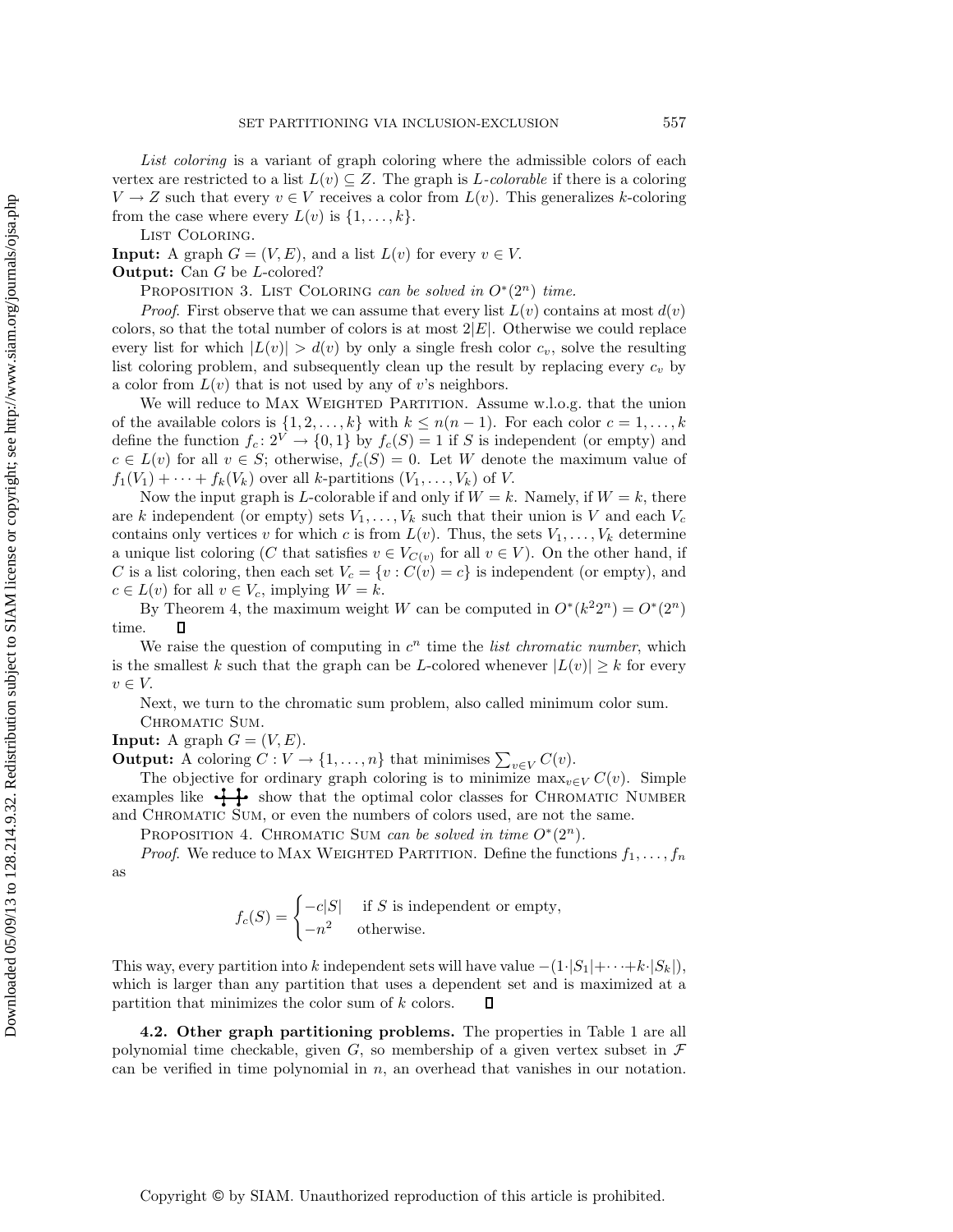The exception is Partition into Hamiltonian Subgraphs, because Hamiltonicity is an NP-hard property. However, we can enumerate all vertex subsets U such that  $G[U]$  is Hamiltonian in time  $O<sup>*</sup>(2<sup>n</sup>)$  [26]. Thus we can build a large incidence table for  $\mathcal F$  beforehand and perform the membership tests in constant time when they are needed.

Another set cover variant is worth pointing out as well: A k*-packing* of a set system  $(N, \mathcal{F})$  is a tuple  $(S_1, \ldots, S_k)$  over  $\mathcal F$  such that  $S_i \cap S_j = \emptyset$   $(i \neq j)$ . This is interesting only if  $\mathcal F$  does not contain the empty set. COUNTING SET PACKINGS.

**Input:** A set system  $(N, \mathcal{F})$  and an integer k.

**Output:** The number of k-packings.

PROPOSITION 5. COUNTING SET PACKINGS *can be solved in*  $O<sup>∗</sup>(2<sup>n</sup>)$  *time.* 

*Proof.* The problem reduces to SUM WEIGHTED PARTITIONS with  $k + 1$  input functions, where  $f_1, \ldots, f_k$  are the indicator functions on  $\mathcal F$  and  $f_{k+1}$  is identically 1. 1.

We give another example of a *weighted* partitioning problem, as follows.  $Max k-CUT.$ 

**Input:** A graph  $G = (V, E)$  with edge weights  $w(e)$  for  $e \in E$ .

**Output:** A partition of V into k subsets  $V_1, \ldots, V_k$  maximizing the sum of the weights  $w(e)$  over the edges  $e \in E$  whose end points lie in different sets  $V_i$  and  $V_j$ .

The unweighted version is equivalent to yet another graph coloring problem, Max  $k$ -COLORABLE SUBGRAPH on the complementary graph.

PROPOSITION 6. MAX k-CUT *restricted to integer weights in the range* [−M, M] *can be solved in*  $O^*(2^nM)$  *time.* 

*Proof.* The problem reduces to MAX WEIGHTED PARTITION with  $k$  input functions  $f_1, \ldots, f_k$ , defined by  $f_c(S) = -\sum_{e \in E(S)} w(e)$ , where  $E[S]$  consists of the edges<br>in E whose end points both lie in S. Namely, minimizing the total weight of edges in  $E$  whose end points both lie in  $S$ . Namely, minimizing the total weight of edges within the sets  $V_1, \ldots, V_k$  is equivalent to maximizing the total weight of edges be-<br>tween these sets.  $\Box$ tween these sets.

**4.3. Bayesian partition models.** First consider Bayesian model-based clustering (see, e.g.,  $[3, 17, 27, 37]$ ). Let  $y_1, \ldots, y_m$  be data points, and let **S** denote the unknown partition of the index set  $\{1,\ldots,m\}$  into k clusters  $S_1,\ldots,S_k$ . Each cluster  $S_c$  is associated with a component model parameterized by  $\theta_c$  such that the distribution of  $y_j$ , given that j belongs to  $S_c$ , is  $P(y_j | \theta_c)$ . The partition **S** and the parameters  $\theta = (\theta_1, \dots, \theta_k)$  are further assigned modular prior distributions,  $P(\mathbf{S}) = \prod_c \rho_c(S_c)$ and  $P(\theta) = \prod_c q_c(\theta_c)$ . (Note that one obtains valid functions  $\rho_1, \ldots, \rho_k$ , e.g., by dividing any proposition given wight functions  $w_c$ , by the little position function dividing any respective given weight functions  $w_1, \ldots, w_k$  by the kth root of the normalization constant  $\sum_{\mathbf{S}} \prod_{c} w_c(S_c)$ .)

We will focus on the problem of computing the so-called marginal likelihood of a clustering model. This quantity, sometimes called the evidence, is defined as the total probability of the data **y**, and is obtained by integrating out the unknown partition and the model parameters:

$$
P(\mathbf{y}) = \sum_{\mathbf{S}} \prod_{c=1}^{k} f_c(S_c) = p_k(f_1 \otimes \cdots \otimes f_k),
$$

where

(11) 
$$
f_c(S_c) = \rho_c(S_c) \int \prod_{j \in S_c} P(y_j | \theta_c) q_c(\theta_c) d\theta_c.
$$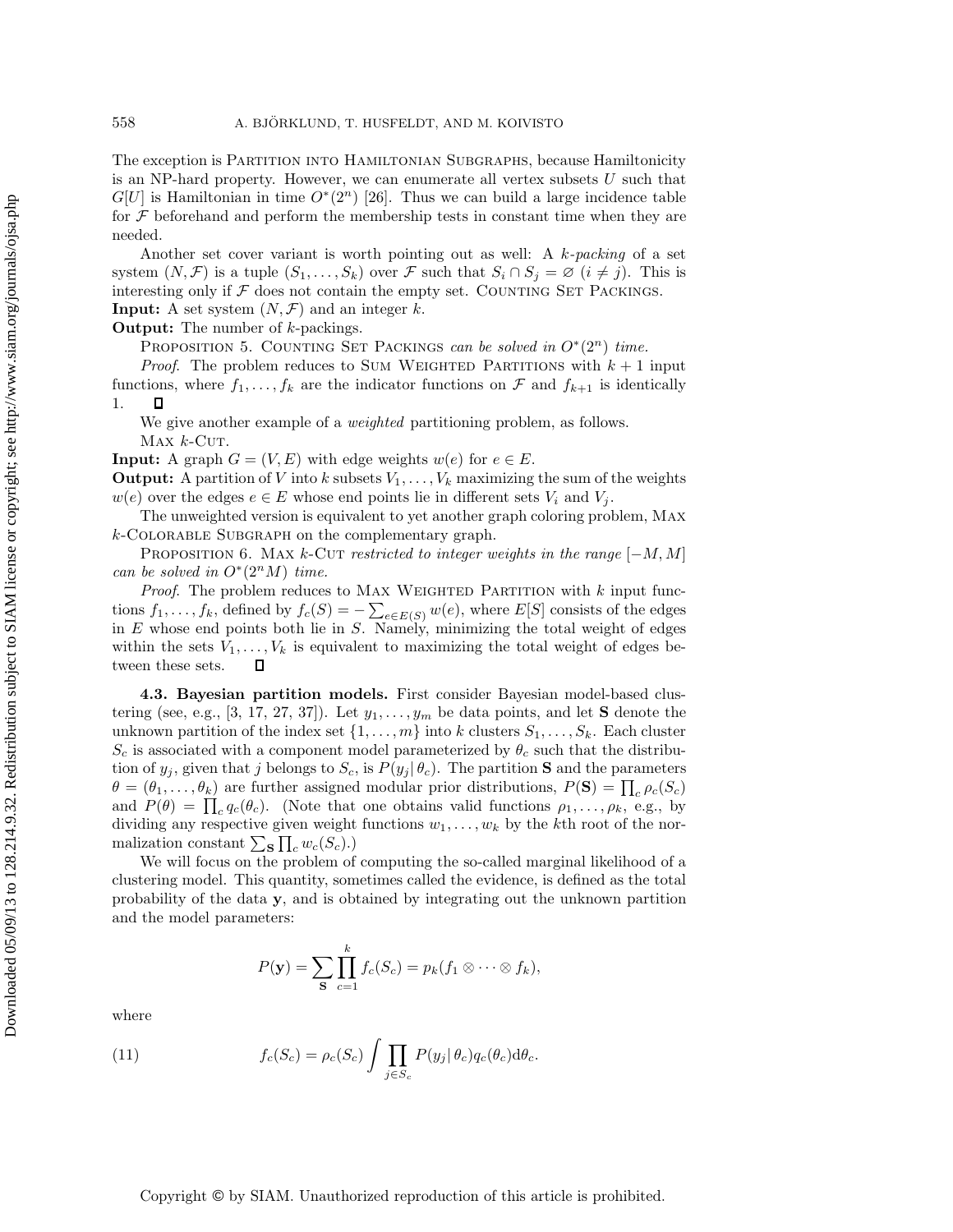Computing and comparing  $P(\mathbf{y})$  for different numbers k is useful, e.g., for selecting a plausible number of clusters. For finding an optimal clustering, one usually considers the corresponding max-sum expression.

Consider then a similar class of models often used in supervised classification and related tasks; now one seeks clusters in a feature space. Partition models (or, equivalently, decision graphs) generalize the popular decision tree models in that they can represent arbitrary (not only tree-structured) partitions of a feature space (e.g., [13]). A probabilistic partition model specifies a conditional distribution of a class variable y, given a feature vector x, as follows. The feature space X is partitioned into disjoint subsets  $S_1, \ldots, S_k$ . Each subset  $S_c$  is assigned a simple model parametrized by  $\theta_c$  such that the distribution of y, given that x belongs to  $S_c$ , is  $P(y|x, \theta_c)$ . In what follows, we will assume that  $X$  is a finite set of  $n$  elements. We further consider a Bayesian approach [34] where the partition **S** and the parameters  $\theta = (\theta_1, \dots, \theta_k)$ are assigned prior distributions,  $P(\mathbf{S}) = \prod_c \rho_c(S_c)$  and  $P(\theta) = \prod_c q_c(\theta_c)$ .

Given m data points  $(x_1, y_1), \ldots, (x_m, y_m)$ , the marginal likelihood, or the evidence, of a Bayesian partition model is defined as the conditional probability of the observed classifications  $\mathbf{y} = (y_1, \ldots, y_m)$ , given the respective features  $\mathbf{x} = (x_1, \ldots, x_m)$ , and is given by

$$
P(\mathbf{y}|\mathbf{x}) = \sum_{\mathbf{S}} \prod_{c=1}^k f_c(S_c) = p_k(f_1 \otimes \cdots \otimes f_k),
$$

where

(12) 
$$
f_c(S_c) = \rho_c(S_c) \int \prod_{j=1:x_j \in S_c}^{m} P(y_j | x_j, \theta_c) q_c(\theta_c) d\theta_c.
$$

The quantity  $P(\mathbf{y}|\mathbf{x})$  is useful, for instance, in feature selection: One computes  $P(\mathbf{y}|\mathbf{x})$ for different sets of feature variables,  $x$ , and selects the one that gives the largest value. If one is interested in the best partition, the sum-product expression is replaced by its max-sum counterpart.

We see that in both cases, in data clustering and partition models, the marginal likelihood can be computed by the algorithm we gave for SUM WEIGHTED PARTItions. Here we assume that, as usual [13, 34], the parametric models and the priors  $\rho_c$  and  $q_c$  are chosen such that the terms (11) and (12) can be efficiently computed for any given set  $S_c$ , and are given as input. Then the inclusion-exclusion algorithm computes the quantities  $P(\mathbf{y})$  and  $P(\mathbf{y}|\mathbf{x})$  in  $O^*(2^m)$  and  $O^*(2^n)$  arithmetic operations, respectively. However, it should be noted that the weights are typically rational numbers rather than small integers; it is not clear whether fixed precision computation produces numerically stable results, or whether it is better to operate with large integers to get accurate results. Likewise, it seems that our algorithm for MAX WEIGHTED PARTITION is not suitable for solving the optimization versions of these problems, although it may produce good approximations.

### **5. Polynomial space.**

THEOREM 5.

1. If membership in  $\mathcal F$  *can be decided in*  $n^{O(1)}$  *space and time, then* COUNTING SET COVERS *and* COUNTING SET PARTITIONS *can be solved in*  $n^{O(1)}$  *space and*  $O^*(3^n)$  *time.*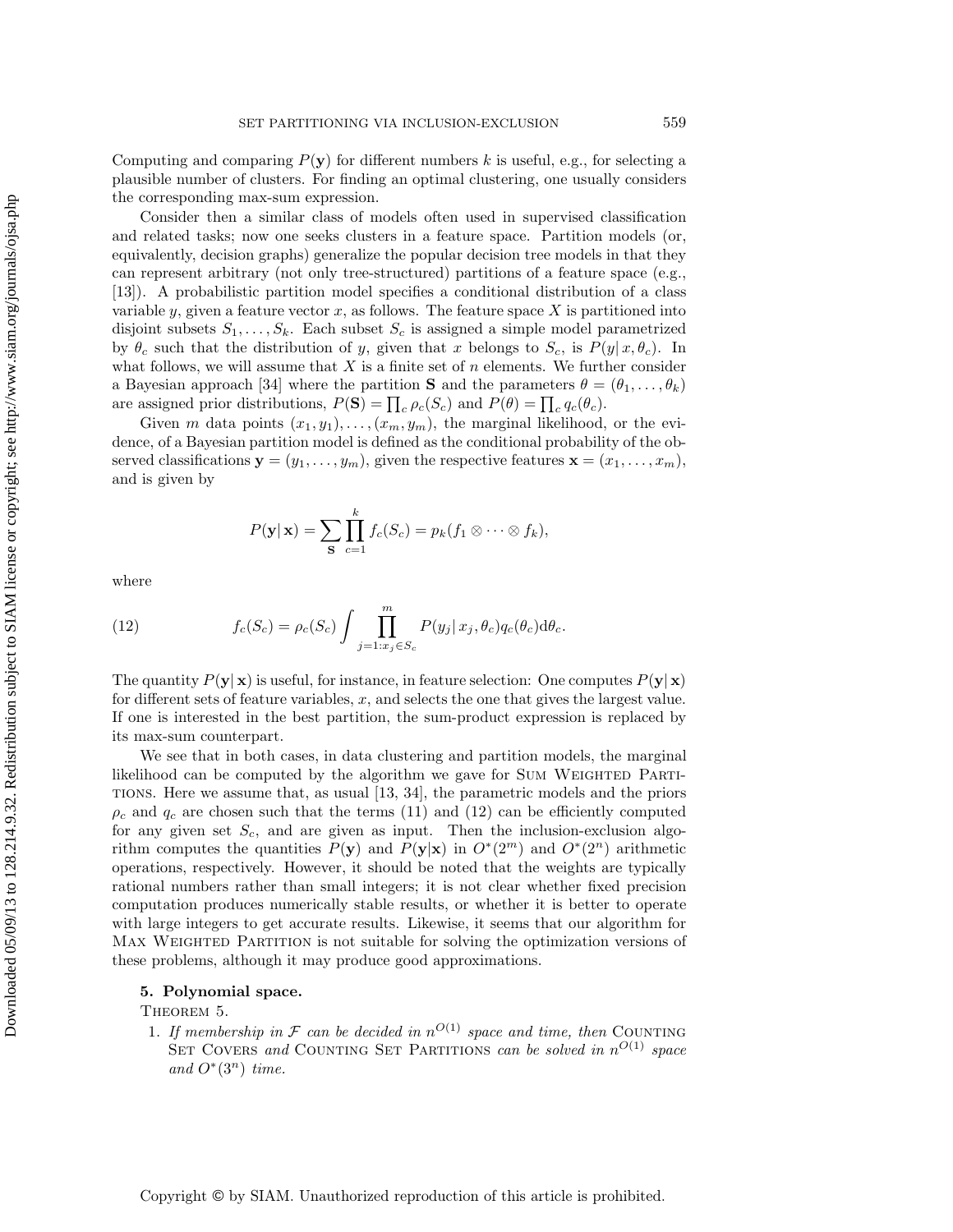2. If  $f_1, \ldots, f_k$  can be computed in  $n^{O(1)}$  space and time, then SUM WEIGHTED PARTITIONS and MAX WEIGHTED PARTITIONS *can be solved in*  $(nk)^{O(1)}$ *space and*  $O^*(3^n k \log M)$  *or*  $O^*(3^n k^2 M)$  *time, respectively.* 

*Proof.* We look at COUNTING SET COVERS first. The only part of our constructions that is not in polynomial space is the tables for  $a(X)$ , which we computed using the fast zeta transform. Instead of this, we need to compute  $a(X)$  anew for every term when we evaluate (5). To compute  $a(X)$  we test every subset  $S \subseteq N \setminus X$  for membership in F, amounting to  $2^{|N|-|X|}$  membership tests. The total running time is then within a polynomial factor of

$$
\sum_{X \subseteq N} 2^{|N| - |X|} = \sum_{r=0}^{n} {n \choose r} 2^{n-r} = 3^{n}.
$$

The argument for COUNTING SET PARTITIONS is similar. To find  $a_k(X)$ , the dynamic program needs to evaluate  $\hat{f}^{(\ell)}(N \setminus X)$  for  $\ell = 1, \ldots, n$ , which again amounts to testing every subset  $S \subseteq N \setminus X$  for membership in  $\mathcal{F}$ .

For SUM WEIGHTED PARTITIONS the dynamic program for  $b_k(X)$  needs to evaluate  $\hat{f}_c^{(\ell)}(N \setminus X)$  for  $c = 1, \ldots, k$  and  $\ell = 1, \ldots, n$ . Each of these requires us to evaluate  $f_c(S)$  for all  $S \subseteq N \setminus X$  with  $|S| = \ell$ , leading to the same calculation as above.

Finally, Max Weighted Partition reduces to Sum Weighted Partitions in polynomial space.  $\Box$ 

For example, this works for all the problems in Table 1, except for Partition into Hamiltonian Subgraphs. We also note that the covering and partitioning problems can be solved in polynomial space and time  $O*(2^n|\mathcal{F}|)$  if  $\mathcal F$  can be enumerated with polynomial delay, which may be faster if  $\mathcal F$  is small. More interestingly, there are cases where we can enumerate the members of  $\mathcal F$  faster than checking all subsets. The next two subsections consider such examples.

**5.1. Chromatic number.** We spell out the implication for chromatic number, turning to a rich literature about counting independent sets. Very recently, continuing a line of improvements, Fürer and Kasiviswanathan [22] showed that the independent sets in a *n*-vertex graph can be counted in time bounded by  $O(1.2461^n)$ .

Proposition 7. Chromatic Number *can be solved in* O(2.2461<sup>n</sup>) *time and polynomial space.*

*Proof.* To evaluate  $a(X)$  in (5) we construct the graph  $G[V \setminus X]$  induced by the complement of X and run the algorithm from [22] in time  $O(1.2461^{n-|X|})$ . The total running time becomes

$$
\sum_{r=0}^{n} {n \choose r} O(1.2461^{n-r}) = O(2.2461^{n}). \qquad \Box
$$

**5.2. Domatic number.** A vertex set  $D \subseteq V$  *dominates* the graph  $G = (V, E)$ if each vertex in V has distance at most one to a vertex in D. The *domatic number*  $\delta(G)$  of G is the largest integer k such that there is a partition  $V = D_1 \cup \cdots \cup D_k$  into pairwise disjoint dominating subsets.

DOMATIC NUMBER.

**Input:** A graph  $G = (V, E)$  and an integer k. **Output:** Is  $\delta(G) \geq k$ ?

A polynomial space algorithm for DOMATIC NUMBER in  $O<sup>*</sup>(3<sup>n</sup>)$  time is immediate from Theorem 5. To improve this result, we will *pack* the vertices with minimal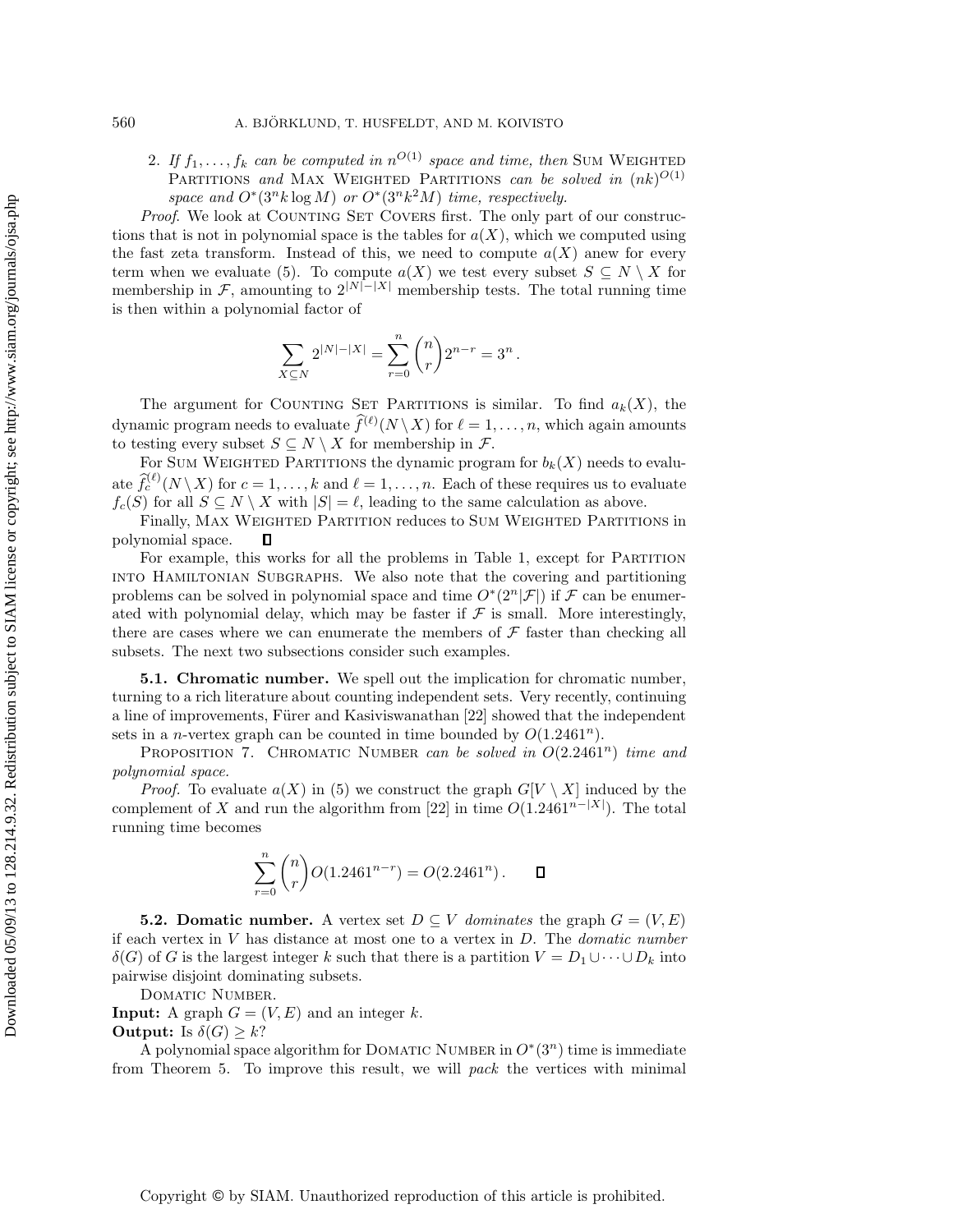dominating sets instead of partitioning them into dominating sets. A dominating set is *minimal* if removing any of its vertices destroys the dominance property. Fomin et al. [20] observed that the minimal dominating sets can be enumerated faster than by considering all vertex subsets.

PROPOSITION 8. DOMATIC NUMBER *can be solved in*  $O(2.8718<sup>n</sup>)$  *time and polynomial space.*

*Proof.* Set  $N = V$ , and let  $\mathcal F$  denote the family of minimal dominating sets of G. We will reduce to COUNTING SET PACKINGS of Proposition 5. To see that this solves the original problem, a packing with k sets from  $\mathcal F$  can be extended into a k-partition into (nonminimal) dominating sets by adding  $N \setminus (S_1 \cup \cdots \cup S_k)$  to  $S_1$ . Conversely, any k-partition into dominating sets can be shrunk into a k-packing from  $\mathcal{F}$ .

For the time bound, the algorithm in Proposition 5 reduces to solving an instance of SUM WEIGHTED PARTITIONS where the  $f_c$  are the indicator function of  $\mathcal{F}$ , and as in the proof of Theorem 5, this basically amounts to computing the values  $\hat{f}_c^{(\ell)}(Y)$  for all values of  $\ell$  and Y in polynomial space. Using the enumeration algorithm and notation from [20, proof of Theorem 5.1], the time to compute  $\hat{f}_c^{(\ell)}(Y)$  is  $O(\lambda^{n+\alpha_4(n-|Y|)})$  for  $\lambda$  < 1.1487 and  $\alpha_4$  = 2.9248, which leads to the stated bound. (However, as the authors point out, it is unclear exactly how close this bound is to the true running time of their branching algorithm.) Д

**6. Approximation.** Our techniques can be used to create exponential-time approximation algorithms. We present the idea in terms of graph coloring.

PROPOSITION 9. *For every*  $\epsilon > 0$ , the chromatic number  $\chi$  of a graph on n *vertices can be approximated by a value*  $\bar{\chi}$  *obeying*  $\chi \leq \bar{\chi} \leq [(1+\epsilon)\chi]$ *, which can be found in polynomial space and time*  $O(1.2209^n + 2.2461^{e^{-\epsilon_n}})$ .

*Proof.* Fix some  $\epsilon > 0$ . We will perform the following operation a number of times: Find the largest independent set and remove it from the graph. Repeat until the graph has at most  $e^{-\epsilon}n$  vertices. Let s be the number of independent sets thus removed. We run the exact algorithm in Proposition 7 for the resulting graph to find its chromatic number  $\chi_0$ . Our approximation is  $\bar{\chi} = \chi_0 + s$ .

We need to argue that  $\bar{\chi}$  is not far from the actual chromatic number. First note that  $\bar{\chi} \geq \chi$  since the subgraph obtained after removing an independent set has chromatic number at least  $\chi - 1$ . Second,  $\chi_0 \leq \chi$  since a subgraph cannot have larger chromatic number than its host graph. We note that  $s \leq t$  for every integer t obeying

$$
(1 - 1/\chi)^t \le e^{-\epsilon}
$$

since every graph with chromatic number  $\chi$  has an independent set consisting of at least a fraction  $1/\chi$  of its vertex set. Furthermore,  $(1 - 1/\chi)^t \leq e^{-t/\chi}$  and thus  $s \leq \lceil \epsilon \chi \rceil$ .

Turning to the running time, we note that the fastest known polynomial space algorithm finding a largest independent set in a graph runs in time  $O(1.2209<sup>n</sup>)$  [19]. П

The above approximation idea translates to the general case of finding a minimal covering, provided that  $\mathcal F$  has the following properties:

1. There is a fast algorithm to find the largest  $S \in \mathcal{F}$ .

2. F is hereditary; that is,  $S \subset T \in \mathcal{F}$  implies  $S \in \mathcal{F}$ .

An example of an interesting family of sets that is *not* hereditary is given by the induced trees of a graph. On the other hand, the induced forests *are* a hereditary family. In fact, some recent algorithms [38, 18] find a maximum induced forest in time  $O(1.7548^n)$ , satisfying also the first requirement. Thus our constructions give a good approximation algorithm for finding a small partition into induced forests.

Downloaded 05/09/13 to 128.214.9.32. Redistribution subject to SIAM license or copyright; see http://www.siam.org/journals/ojsa.php Downloaded 05/09/13 to 128.214.9.32. Redistribution subject to SIAM license or copyright; see http://www.siam.org/journals/ojsa.php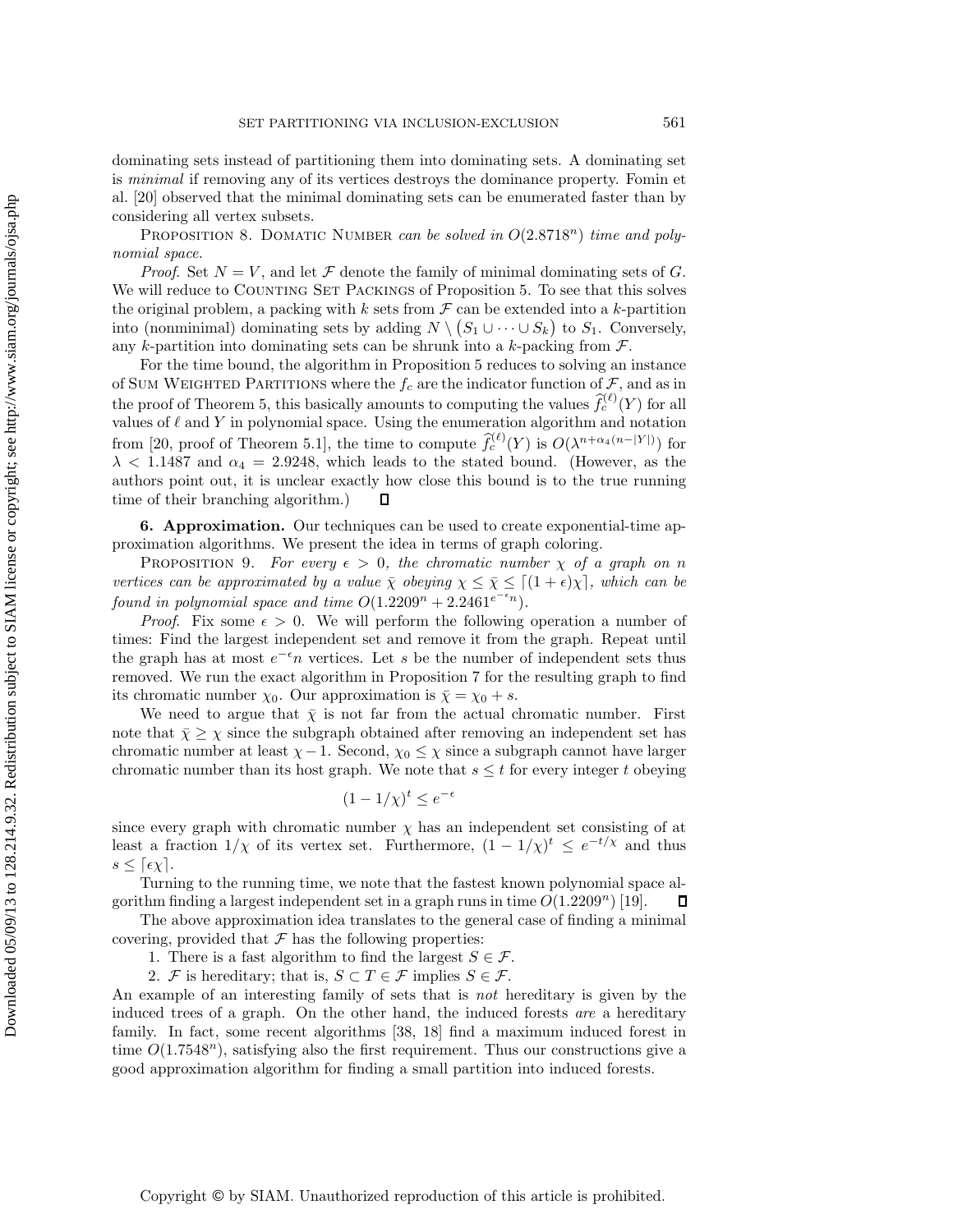**Acknowledgments.** The first two authors are indebted to Bolette A. Madsen [36] for making them think about these problems. M.K. is grateful to Heikki Mannila for valuable conversations on this work. Reference [30] was unearthed by Ryan Williams.

### REFERENCES

- [1] O. ANGELSMARK AND J. THAPPER, Partitioning based algorithms for some coloring problems, in Recent Advances in Constraints, Lecture Notes in Artificial Intell. 3978, Springer, New York, 2005, pp. 44–58.
- [2] M. H. G. Anthony, Computing chromatic polynomials, Ars Combinatorica, 29 (1990), pp. 216–220.
- J. D. BANFIELD AND A. E. RAFTERY, Model-based Gaussian and non-Gaussian clustering, Biometrics, 49 (1993), pp. 803–821.
- [4] E. T. Bax, Inclusion and exclusion algorithm for the Hamiltonian path problem, Inform. Process. Lett., 47 (1993), pp. 203–207.
- [5] E. T. Bax, Algorithms to count paths and cycles, Inform. Process. Lett., 52 (1994), pp. 249–252.
- [6] E. T. Bax and J. Franklin, A finite-difference sieve to count paths and cycles by length, Inform. Process. Lett., 60 (1996), pp. 171–176.
- [7] R. Beigel and D. Eppstein, 3-coloring in time O(1.3289*n*), J. Algorithms, 54 (2005), pp. 168–204.
- [8] N. Biggs, Algebraic Graph Theory, 2nd ed., Cambridge University Press, Cambridge, UK, 1993.
- [9] A. BJÖRKLUND AND T. HUSFELDT, Exact algorithms for exact satisfiability and number of perfect matchings, Algorithmica, to appear.
- [10] H. L. BODLAENDER AND D. KRATSCH, An Exact Algorithm for Graph Coloring with Polynomial Memory, Technical report UU-CS-2006-015, Utrecht University, Utrecht, 2006.
- [11] J. M. Byskov, Enumerating maximal independent sets with applications to graph colouring, Oper. Res. Lett., 32 (2004), pp. 547–556.
- [12] J. M. BYSKOV AND D. EPPSTEIN, An Algorithm for Enumerating Maximal Bipartite Subgraphs, manuscript, 2004.
- [13] D. M. Chickering, D. Heckerman, and C. Meek, A Bayesian approach to learning Bayesian networks with local structure, in Proceedings of the 13th Conference on Uncertainty in Artificial Intelligence (UAI 1997), Providence, RI, 1997, Morgan Kaufmann, San Francisco, 1997, pp. 80–89.
- [14] N. CHRISTOFIDES, An algorithm for the chromatic number of a graph, Computer J., 14 (1971), pp. 38–39.
- [15] D. Eppstein, Small maximal independent sets and faster exact graph coloring, J. Graph Algorithms and Applications, 7 (2003), pp. 131–140.
- [16] T. FEDER AND R. MOTWANI, Worst-case time bounds for coloring and satisfiability problems, J. Algorithms, 45 (2002), pp. 192–201.
- [17] M. A. T. FIGUEIREDO AND A. K. JAIN, Unsupervised learning of finite mixture models, IEEE Trans. Pattern Anal. Machine Intell., 24 (2002), pp. 381–396.
- [18] F. V. Fomin, S. Gaspers, and A. V. Pyatkin, Finding a minimum feedback vertex set in time  $O(1.7548^n)$ , in Proceedings of the 2nd Annual IWPEC, Lecture Notes in Comput. Sci. 4169, Springer, New York, 2006, pp. 184–191.
- [19] F. V. Fomin, F. Grandoni, and D. Kratsch, Measure and conquer: A simple O(20*.*288*n*) independent set algorithm, in Proceedings of the 17th Annual ACM-SIAM Symposium On Discrete Algorithms, Vacouver, BC, SIAM, Philadelphia, 2005, pp. 18–25.
- [20] F. V. Fomin, F. Grandoni, A. V. Pyatkin, and A. A. Stepanov, Combinatorial bounds via measure and conquer: Boundings minimal dominating sets and applications, in Proceedings of the 16th Annual ISAAC, Lecture Notes in Comput. Sci. 4288, 2006, Springer, New York, pp. 573–582.
- [21] M. FÜRER, Faster integer multiplication, in Proceedings of the 39th Annual ACM Symposium on Theory of Computing, San Diego, CA, 2007, ACM Press, New York, 2007, pp. 57–66.
- $[22]$  M. FÜRER AND S. P. KASIVISWANATHAN, Algorithms for counting 2-SAT solutions and colorings with applications, in Proceedings of the 3rd International Conference on Algorithmic Aspects in Information and Management (AAIM), Lecture Notes in Comput. Sci. 4508, Springer, New York, 2007, pp. 47–57.
- [23] M. GAREY AND D. JOHNSON, Computers and Intractability: A Guide to the Theory of NP-Completeness, W. H. Freeman, San Francisco, 1979.